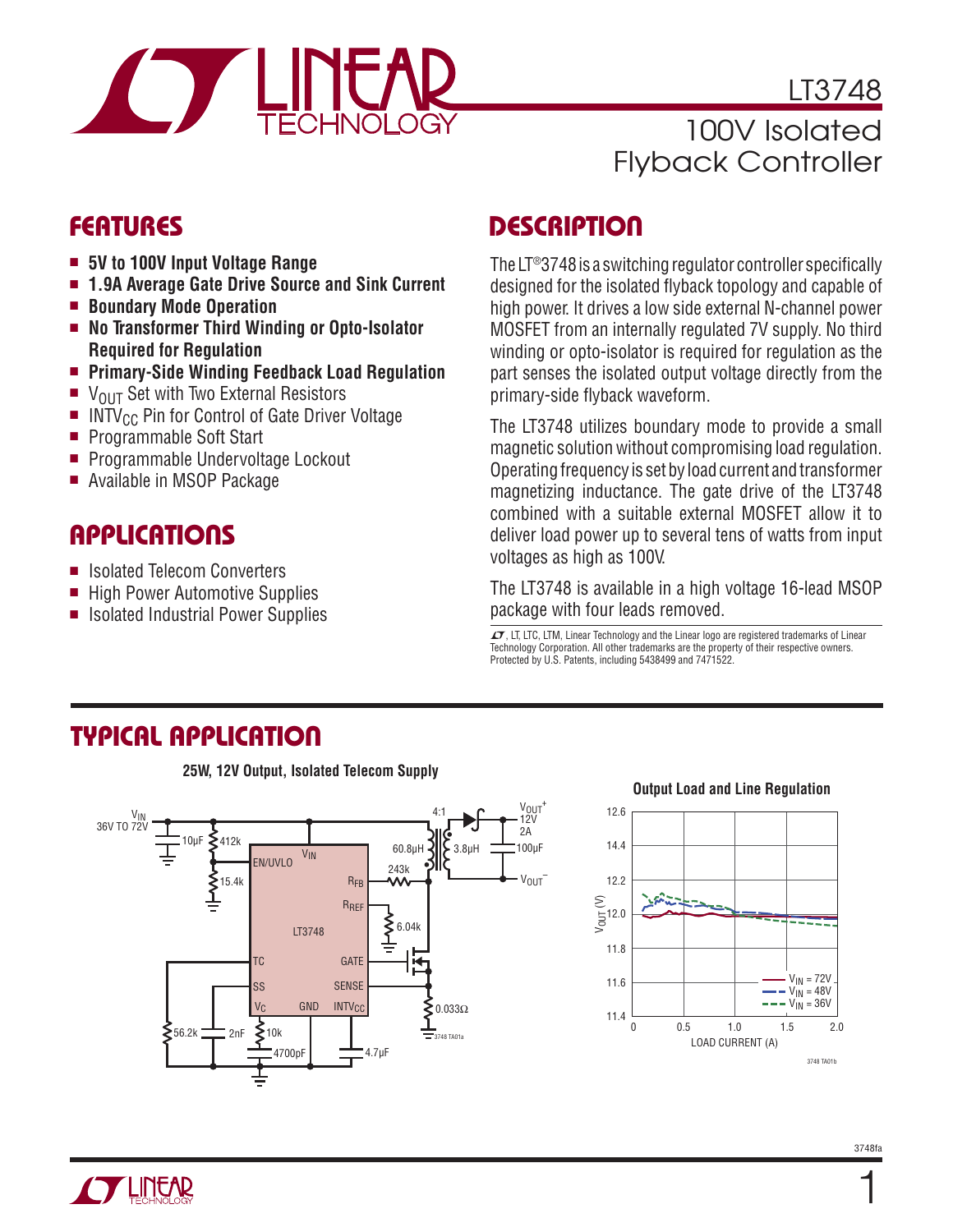#### **ABSOLUTE MAXIMUM RATINGS (Note 1)**

| Operating Junction Temperature Range (Note 2) |  |
|-----------------------------------------------|--|
|                                               |  |
|                                               |  |
|                                               |  |
|                                               |  |

# **PIN CONFIGURATION**



# **ORDER INFORMATION**

| <b>LEAD FREE FINISH</b> | <b>TAPE AND REEL</b> | I PART MARKING* | <b>PACKAGE DESCRIPTION</b> | TEMPERATURE RANGE                   |
|-------------------------|----------------------|-----------------|----------------------------|-------------------------------------|
| LT3748EMS#PBF           | LT3748EMS#TRPBF      | 3748            | 16-Lead Plastic MSOP       | l –40°C to 125°C                    |
| LT3748IMS#PBF           | LT3748IMS#TRPBF      | 3748            | 16-Lead Plastic MSOP       | l –40°C to 125°C                    |
| LT3748HMS#PBF           | LT3748HMS#TRPBF      | 3748            | 16-Lead Plastic MSOP !     | $-40^{\circ}$ C to 150 $^{\circ}$ C |

Consult LTC Marketing for parts specified with wider operating temperature ranges. \*The temperature grade is identified by a label on the shipping container.

For more information on lead free part marking, go to: http://www.linear.com/leadfree/

For more information on tape and reel specifications, go to: http://www.linear.com/tapeandreel/

# **ELECTRICAL CHARACTERISTICS** The  $\bullet$  denotes the specifications which apply over the full operating

temperature range, otherwise specifications are at T<sub>A</sub> = 25°C. V<sub>IN</sub> = 10V, unless otherwise noted.

| <b>PARAMETER</b>                                                 | <b>CONDITIONS</b>                                             |           | <b>MIN</b> | <b>TYP</b> | <b>MAX</b> | <b>UNITS</b> |
|------------------------------------------------------------------|---------------------------------------------------------------|-----------|------------|------------|------------|--------------|
| Input Voltage Range                                              |                                                               | $\bullet$ | 5          |            | 100        | V            |
| Quiescent Current                                                | Not Switching<br>$V_{EN/UVLO} = 0.2V$                         |           |            | 1.3<br>0   | 1.75       | mA<br>μA     |
| V <sub>IN</sub> Quiescent Current, INTV <sub>CC</sub> Overdriven | $V_{INTVCC} = 10V$                                            |           |            | 300        | 450        | μA           |
| <b>INTV<sub>CC</sub></b> Voltage Range                           |                                                               | $\bullet$ | 4.5        |            | 20         | V            |
| <b>INTV<sub>CC</sub></b> Pin Regulation Voltage                  |                                                               |           | 6.8        | 7          | 7.2        | V            |
| <b>INTV<sub>CC</sub></b> Dropout                                 | $(V_{IN} - V_{INTVCC})$ , $I_{INTVCC} = 10$ mA, $V_{IN} = 5V$ |           |            | 0.7        |            | V            |
| <b>INTV<sub>CC</sub></b> Undervoltage Lockout                    | <b>Falling Threshold</b>                                      | 0         | 3.45       | 3.6        | 3.75       | V            |
| <b>EN/UVLO Pin Threshold</b>                                     | EN/UVLO Pin Voltage Rising                                    | $\bullet$ | 1.19       | 1.223      | 1.25       | V            |
| EN/UVLO Pin Hysteresis Current                                   | $EN/UVLO = 1V$                                                |           | 1.9        | 2.4        | 2.9        | μA           |
| Soft-Start Current                                               | $V_{SS} = 0.4V$ (Note 3)                                      |           |            | 5          |            | μA           |
| Soft-Start Threshold                                             |                                                               |           |            | 0.65       |            | $\vee$       |
| Soft-Start Reset Current                                         |                                                               |           |            | 3          |            | mA           |
| Maximum SENSE Current Limit Threshold                            | $V_C = 2.2V$                                                  |           | 95<br>90   | 100<br>100 | 105<br>110 | mV<br>mV     |
| Minimum SENSE Current Limit Threshold                            | $V_C = 0V$                                                    |           |            | 15         |            | mV           |

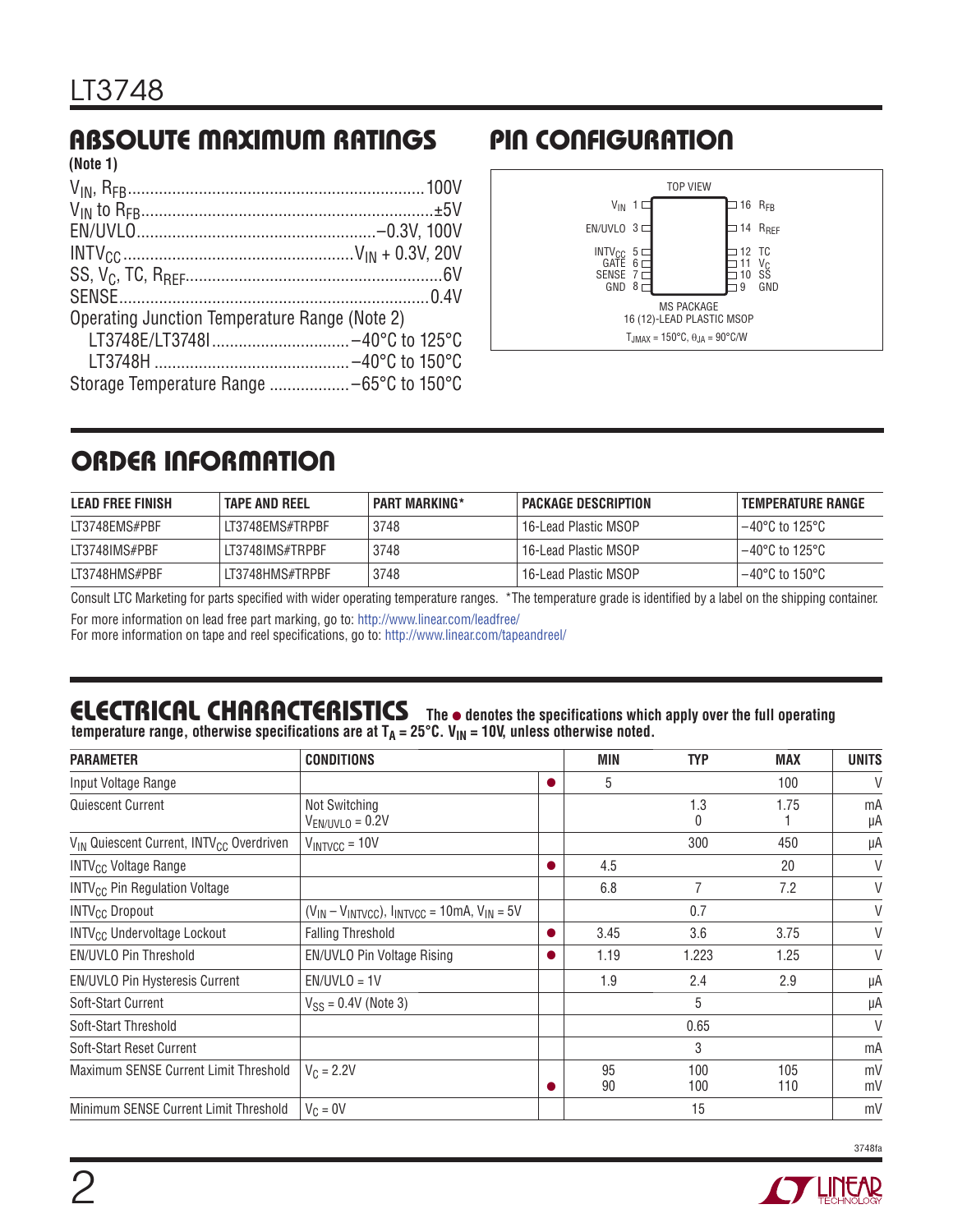### **ELECTRICAL CHARACTERISTICS** The  $\bullet$  denotes the specifications which apply over the full operating

temperature range, otherwise specifications are at T<sub>A</sub> = 25°C. V<sub>IN</sub> = 10V, unless otherwise noted.

| <b>PARAMETER</b>                            | <b>CONDITIONS</b>                           |           | <b>MIN</b>          | <b>TYP</b> | <b>MAX</b>    | <b>UNITS</b>     |
|---------------------------------------------|---------------------------------------------|-----------|---------------------|------------|---------------|------------------|
| Maximum to Minimum SENSE Threshold<br>Ratio |                                             | $\bullet$ | 5.2                 | 6.6        | 8.2           | mV/mV            |
| <b>SENSE Overcurrent Threshold</b>          | $V_C = 2.2V$                                |           | 115                 | 130        | 145           | mV               |
| <b>SENSE Input Bias Current</b>             | $V_{SENSE} = 10mV$ (Note 3)                 |           | 10                  | 15         | 20            | μA               |
| R <sub>REF</sub> Voltage                    | 1.20<br>1.223<br>$V_C = 1.1V$<br>1.195<br>o |           |                     |            | 1.24<br>1.245 | $\vee$<br>$\vee$ |
| R <sub>REF</sub> Voltage Line Regulation    | $5V < V_{IN} < 100V$                        |           |                     | 0.005      | 0.025         | $\%$ /V          |
| R <sub>REF</sub> Pin Bias Current           | (Note 3)                                    |           |                     | 35         | 500           | пA               |
| TC Current into R <sub>RFF</sub>            | $R_{TC} = 20k$                              |           |                     | 27.5       |               | μA               |
| Error Amplifier Voltage Gain                |                                             |           |                     | 115        |               | V/V              |
| Error Amplifier Transconductance            | $\Delta$ l = 10µA                           |           |                     | 155        |               | umhos            |
| V <sub>C</sub> Source Current               | $V_C = 1.1$ V, $V_{RREF} = 0.5V$            |           |                     | $-45$      |               | μA               |
| V <sub>C</sub> Sink Current                 | $V_C = 1.1 V$ , $V_{RREF} = 2V$             |           |                     | 48         |               | μA               |
| Flyback Comparator Trip Current             | Current into RFB Pin, RREF = 6.04k          |           |                     | 10         |               | μA               |
| Minimum GATE Off-Time                       |                                             |           |                     | 700        |               | ns               |
| Minimum GATE On-Time                        |                                             |           |                     | 250        |               | ns               |
| Maximum Discontinuous Off-Time              | $V_C = 0V$                                  |           |                     | 24         |               | $\mu s$          |
| Maximum GATE Off-Time                       | $V_{RREF} = 0.5V$                           |           |                     | 55         |               | μs               |
| Maximum GATE On-Time                        | $V_{\text{SENSE}} = 0V$                     |           |                     | 55         |               | μs               |
| <b>GATE Output Rise Time</b>                | $C_L$ = 3300pF, 10% to 90%                  |           |                     | 16         |               | ns               |
| <b>GATE Output Fall Time</b>                | $C_L$ = 3300pF, 10% to 90%                  |           |                     | 16         |               | ns               |
| GATE Output Low (V <sub>OL</sub> )          |                                             |           |                     |            | 0.05          | V                |
| GATE Output High (V <sub>OH</sub> )         |                                             |           | $V_{INTVCC} - 0.05$ |            |               | $\vee$           |

**Note 1:** Stresses beyond those listed under Absolute Maximum Ratings may cause permanent damage to the device. Exposure to any Absolute Maximum Rating condition for extended periods may affect device reliability and lifetime.

**Note 2:** The LT3748E is guaranteed to meet performance specifications from 0°C to 125°C junction temperature. Specifications over the –40°C to 125°C operating junction temperature range are assured by design

characterization and correlation with statistical process controls. The LT3748I is guaranteed over the full -40°C to 125°C operating junction temperature range. The LT3748H is guaranteed over the full –40°C to 150°C operating junction temperature range. High junction temperatures degrade operating lifetimes. Operating lifetime is derated at junction temperatures greater than 125°C.

**Note 3:** Current flows out of the pin.

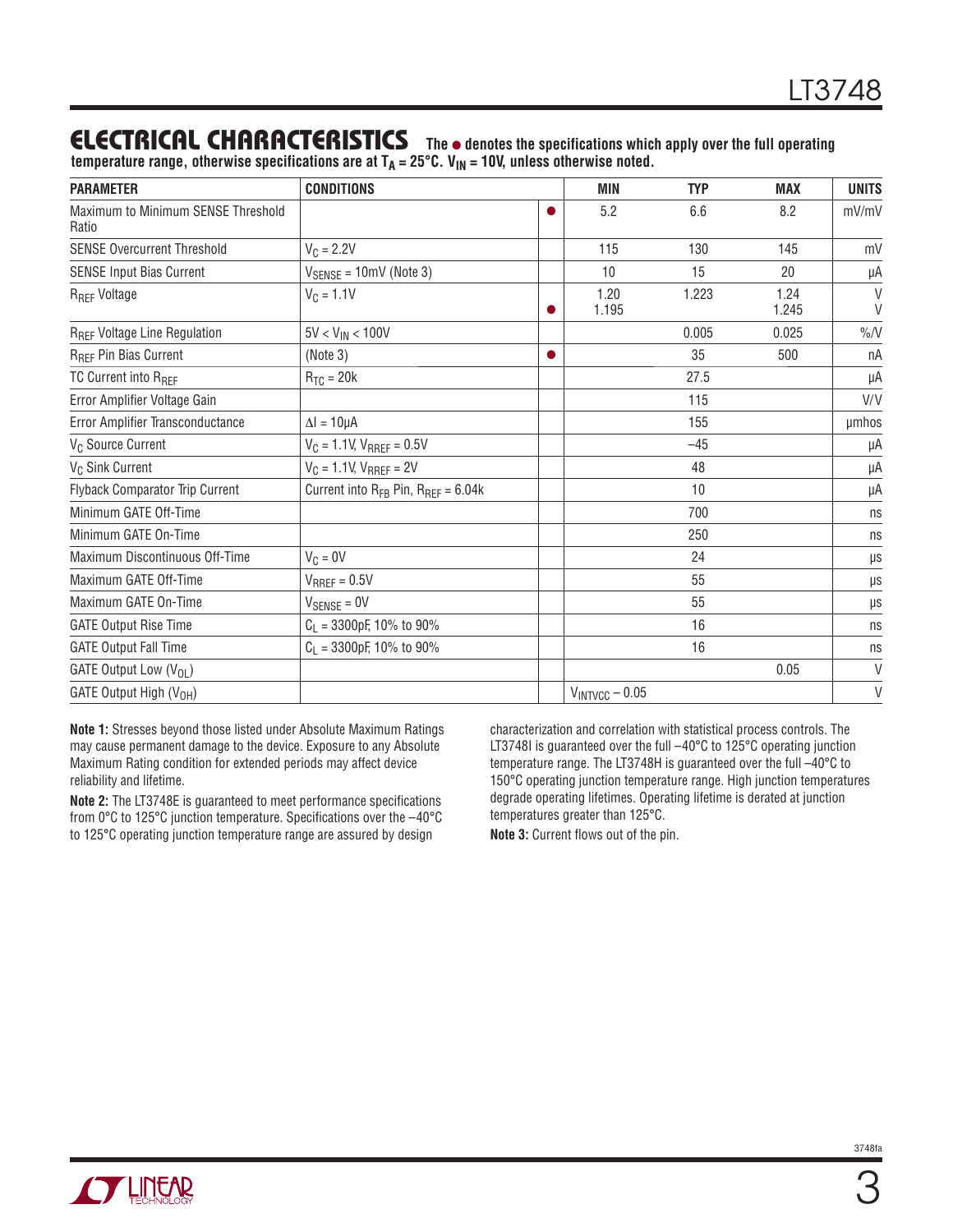### **TYPICAL PERFORMANCE CHARACTERISTICS TA = 25°C, unless otherwise noted.**



#### **Quiescent Current vs V<sub>IN</sub> Voltage**





INTV<sub>CC</sub> CURRENT (mA)

10 20 30 40

3748 G07

 $-50$  $\boldsymbol{0}$ 

0.5

TEMPERATURE (°C)

 $I_{INTVCC} = 5mA$ 

3748 G08

150°C 100°C 25°C  $-50^{\circ}$ C

**INTV<sub>CC</sub>** Undervoltage Lockout vs Temperature









0  $0<sup>2</sup>$ 

0.5

1.0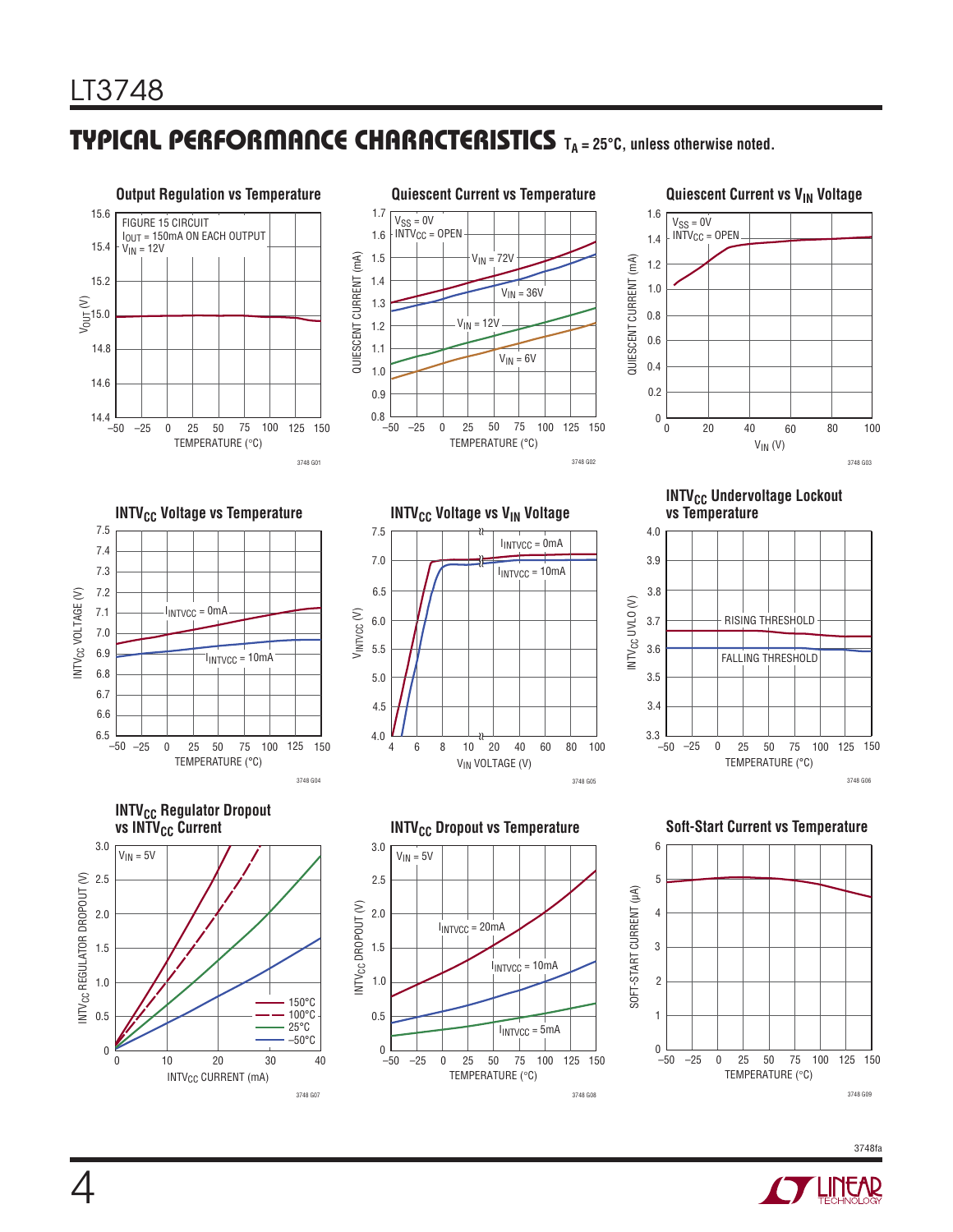### **TYPICAL PERFORMANCE CHARACTERISTICS TA = 25°C, unless otherwise noted.**



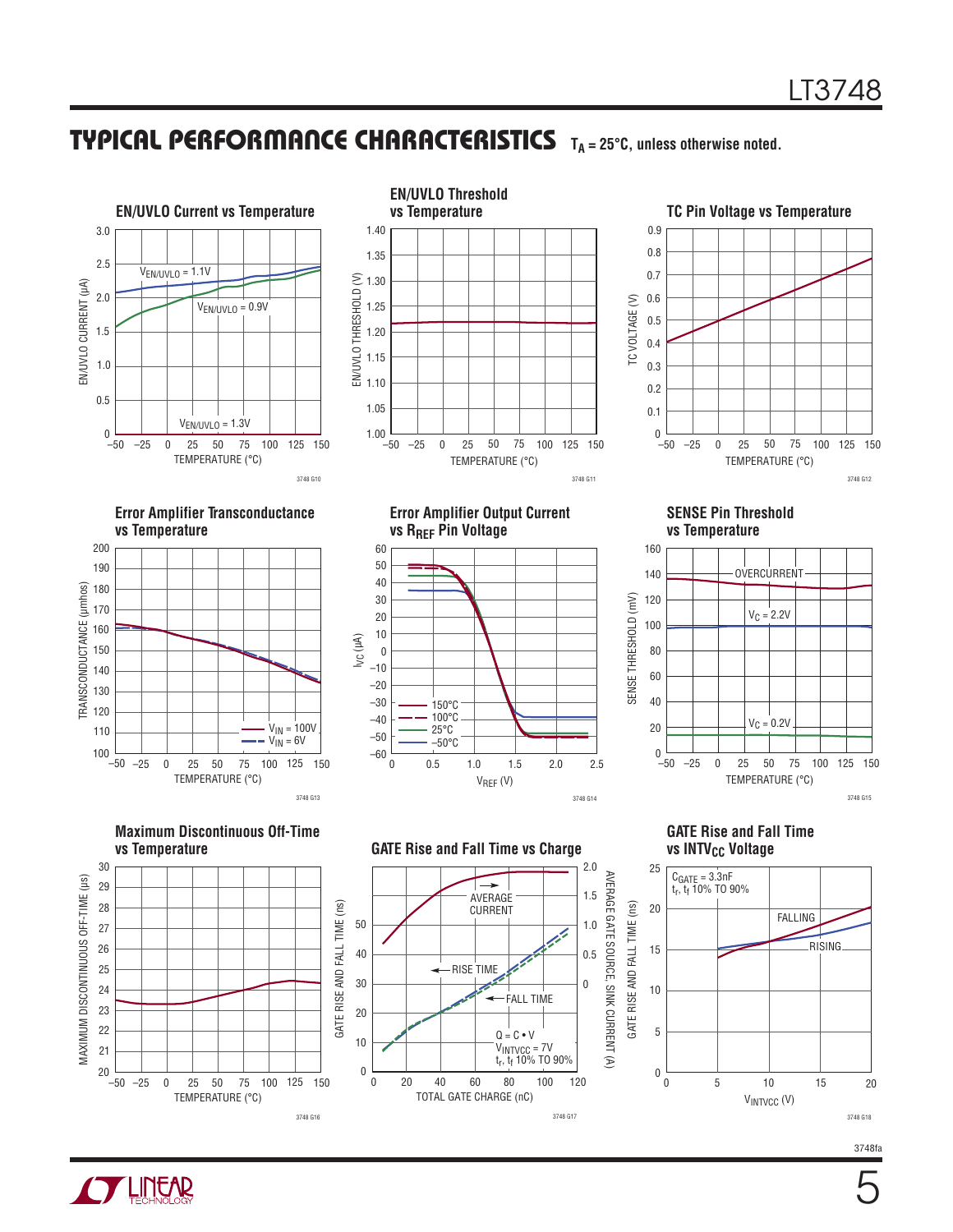# **PIN FUNCTIONS**

**VIN (Pin 1)** Input Voltage. This pin supplies current to the internal start-up circuitry and is the reference voltage for the feedback circuitry connected to the  $R_{FB}$  pin. This pin must be locally bypassed with a capacitor.

**EN/UVLO(Pin 3):** Enable/Undervoltage Lockout. A resistor divider connected to  $V_{IN}$  is tied to this pin to program the minimum input voltage at which the LT3748 will operate. At a voltage below  $\sim$ 0.5V, the part draws less than 1µA quiescent current. When below 1.223V but above ~0.5V, the part will draw quiescent current but will not regulate the INTV $_{CC}$  supply or power the gate drive circuitry. Above 1.223V, all internal circuitry will start and the SS pin will source 5μA. When EN/UVLO falls below 1.223V, 2.4μA is sunk from the pin to provide programmable hysteresis for undervoltage lockout.

**INTV<sub>CC</sub>** (Pin 5): Gate Driver Bias Voltage. This pin supplies current to the internal gate driver circuitry of the LT3748. The INTV $_{\text{CC}}$  pin must be locally bypassed with a capacitor. This pin may also be connected to  $V_{IN}$  if a third winding is not used and if  $V_{IN} \le 20V$ . If a third winding is used, the  $INTV_{CC}$  voltage should be lower than the input voltage for proper operation.

**GATE (Pin 6):** N-Channel MOSFET Gate Driver Output. Switches between  $INTV_{CC}$  and GND.

**SENSE (Pin 7):** The Current Sense Input for the Control Loop. Kelvin connect this pin to the positive terminal of the switch current sense resistor,  $R_{\text{SENSE}}$ , in the source of the N-channel MOSFET. The negative terminal of the current sense resistor should be connected to the GND plane close to the IC.

**GND (Pins 8, 9):** Ground.

**SS (Pin 10):** Soft-Start Pin. This pin delays start-up and clamps  $V_C$  pin voltage. Soft-start timing is set by the size of the external capacitor at the pin. Switching starts when  $V_{SS}$  reaches ~0.65V.

**V<sub>C</sub>** (Pin 11): Compensation Pin for the Internal Error Amplifier. Connect a series RC from this pin to ground to compensate the switching regulator. A 100pF capacitor in parallel helps eliminate noise.

**TC (Pin 12):** Output Voltage Temperature Compensation. Connect a resistor to ground to produce a current proportional to absolute temperature to be sourced into the RREF node.  $I_{TC} = 0.55V/R_{TC}$ .

**RREF (Pin 14):** Input Pin for the External Ground-Referred Reference Resistor. The resistor at this pin should be 6.04k, but for convenience in selecting a resistor divider ratio, the value may range from 5.76k to 6.34k. **The resistor should be as close to the LT3748 as possible**.

**RFB (Pin 16):** Input Pin for the External Feedback Resistor. This pin is connected to the transformer primary at the external MOSFET power switch. The ratio of this resistor to the R<sub>RFF</sub> resistor, times the internal bandgap reference, determines the output voltage (plus the effect of any non-unity transformer turns ratio). The average current through this resistor during the flyback period should be approximately 200μA. **The resistor should be as close to the LT3748 as possible**.



6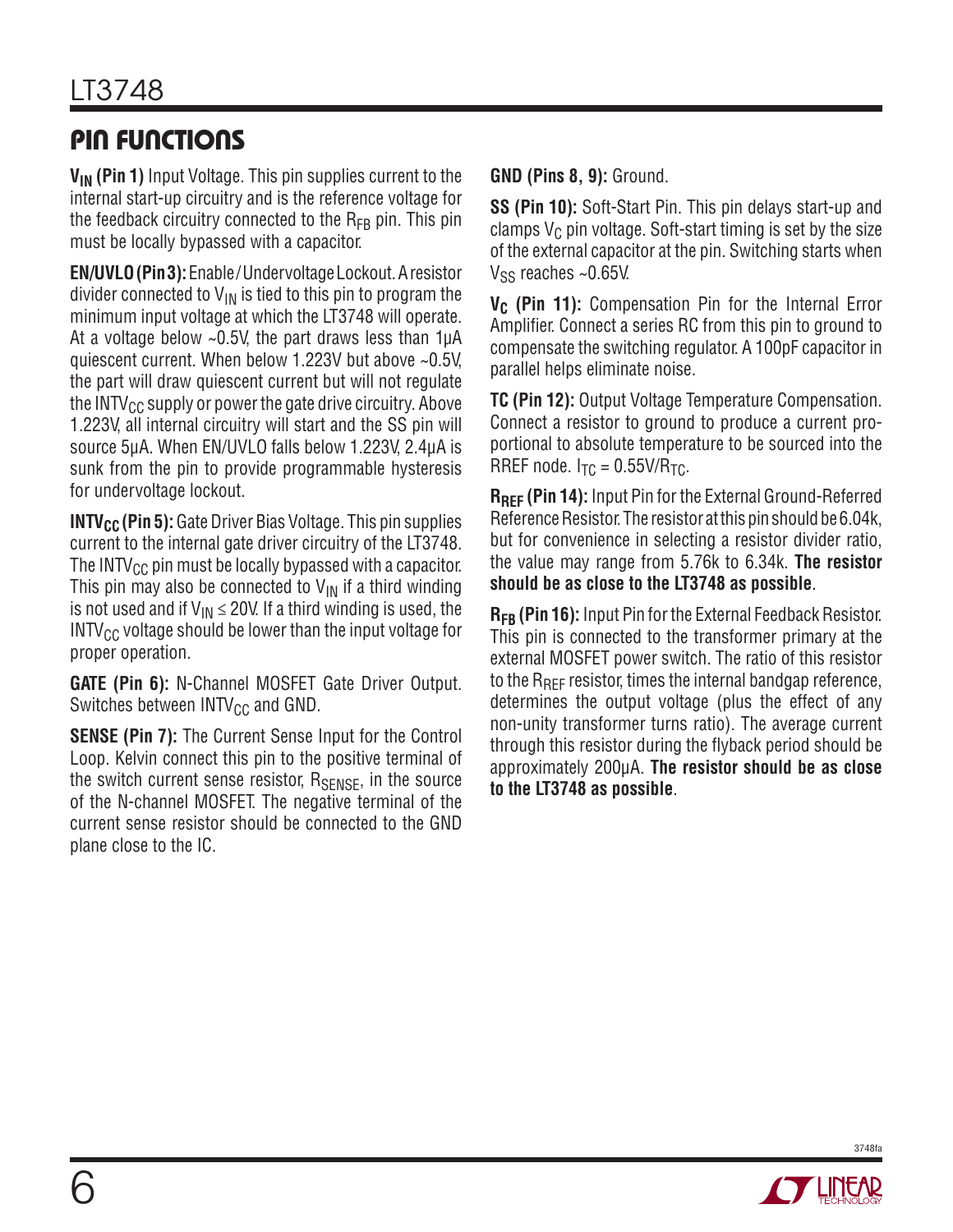# **BLOCK DIAGRAM**





3748fa

7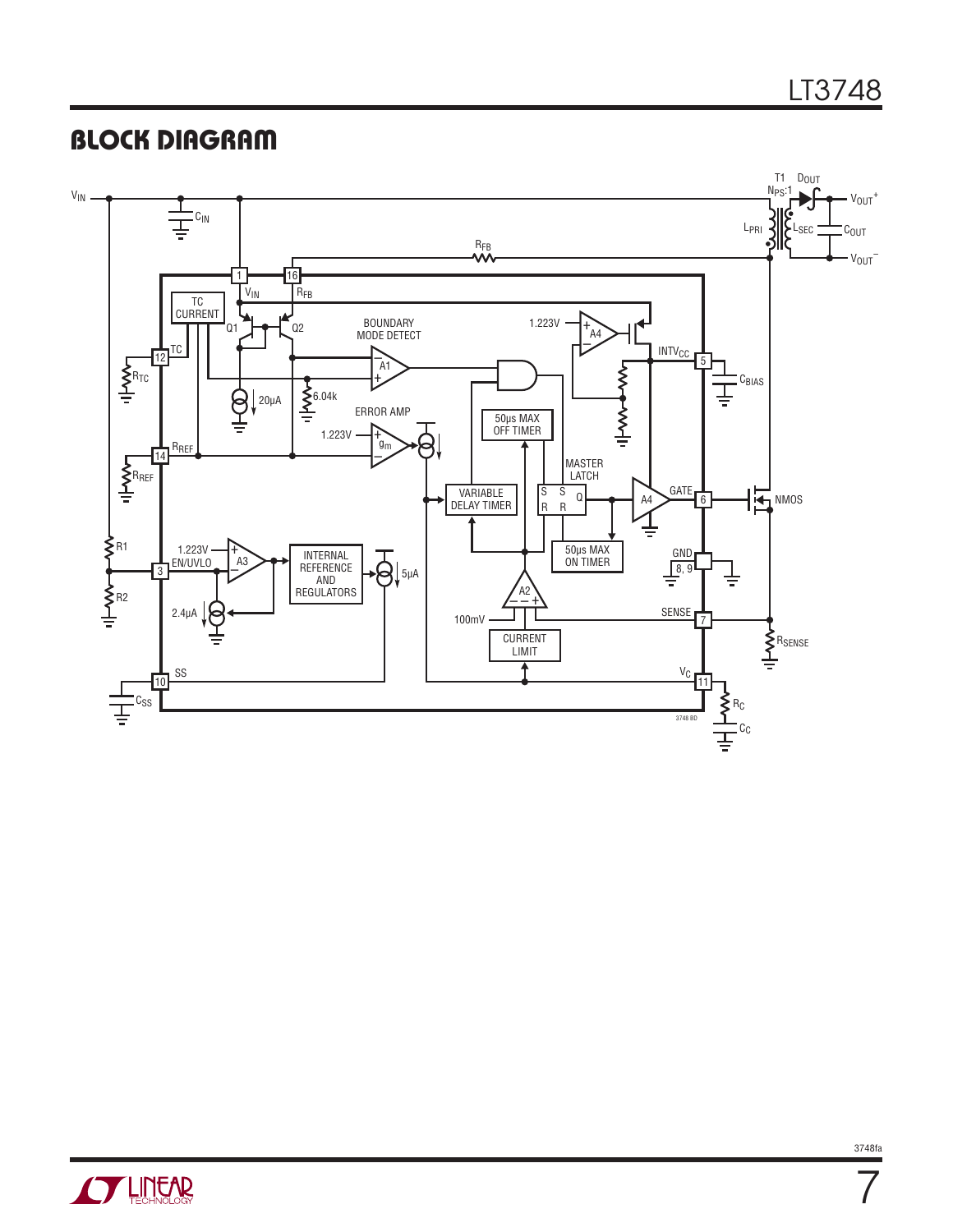# **OPERATION**

The LT3748 is a current mode switching regulator controller designed specifically for the isolated flyback topology. The special problem normally encountered in such circuits is that information relating to the output voltage on the isolated secondary side of the transformer must be communicated to the primary side in order to maintain regulation. Historically, this has been done with optoisolators or extra transformer windings. Opto-isolator circuits waste output power and the extra components increase the cost and physical size of the power supply. Opto-isolators can also exhibit trouble due to limited dynamic response, nonlinearity, unit-to-unit variation and aging over life. Circuits employing extra transformer windings also exhibit deficiencies. Using an extra winding adds to the transformer's physical size and cost, and dynamic response is often mediocre.

The LT3748 derives its information about the isolated output voltage by examining the primary-side flyback pulse waveform. In this manner, no opto-isolator nor extra transformer winding is required for regulation. The output voltage is easily programmed with two resistors. The LT3748 features a boundary mode control method, (also called critical conduction mode) where the part operates at the boundary between continuous conduction mode and discontinuous conduction mode. Due to the boundary control mode operation, the output voltage can be calculated from the transformer primary voltage when the secondary current is almost zero. This method improves load regulation without external resistors and capacitors.

The Block Diagram shows an overall view of the system. Many of the blocks are similar to those found in traditional switching regulators, including current comparators, internal reference and regulators, logic, timers and an N-channel MOSFET gate driver. The novel sections include a special sampling error amplifier and a temperature compensation circuit.

#### **Boundary Mode Operation**

Boundary mode is a variable frequency, current mode switching scheme. The external N-channel MOSFET turns on and the inductor current increases until it reaches the  $V_C$ pin-controlled current limit. After the external MOSFET is turned off, the voltage on the drain of the MOSFET rises to the output voltage multiplied by the primary-to-secondary transformer turns ratio plus the input voltage. When the secondary current through the output diode falls to zero, the voltage on the drain of the MOSFET falls below  $V_{IN}$ . A boundary mode detection comparator detects this event and turns the external MOSFET back on.

Boundary mode returns the secondary current to zero every cycle, so the parasitic resistive voltage drops do not cause load regulation errors. Boundary mode also allows the use of a smaller transformer compared to continuous conduction mode and does not exhibit subharmonic oscillation.

At low output currents the LT3748 delays turning on the external MOSFET and thus operates in discontinuous mode. Unlike traditional flyback converters, the external MOSFET has to turn on to update the output voltage information. Below 0.6V on the  $V_c$  pin, the current comparator level decreases to its minimum value and a variable delay timer waits to reset before turning on the external MOSFET. With the addition of delay before turning the MOSFET back on, the part starts to operate in discontinuous mode. The average output current is able to decrease while still allowing a minimum off-time for the error amplifier sampling circuitry. The typical maximum discontinuous off-time with  $V_C$  equal to 0V is 24 $\mu$ s.

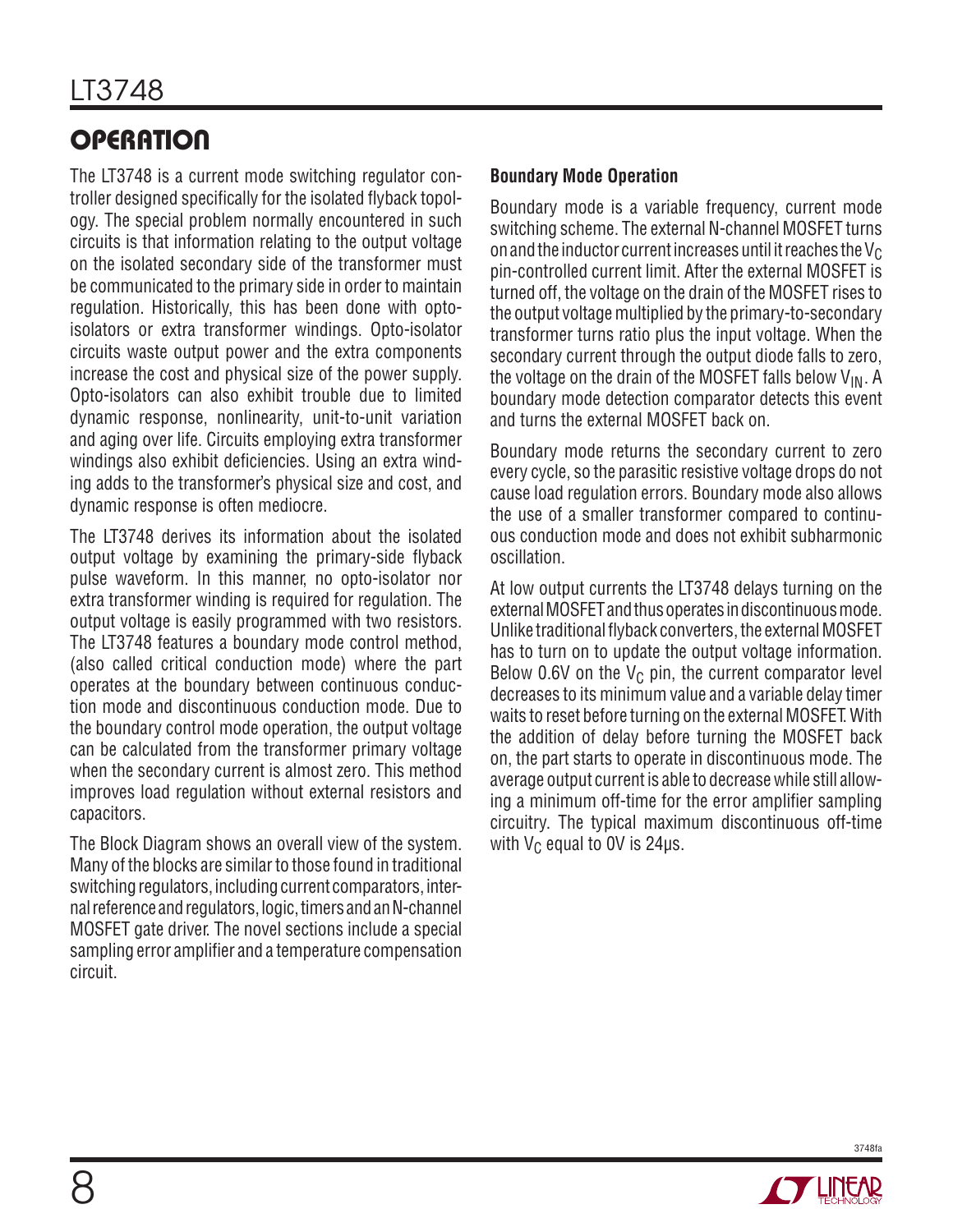#### **Pseudo-DC Theory of Operation**

The  $R_{REF}$  and  $R_{FB}$  resistors as depicted in the Block Diagram are external resistors used to program the output voltage. The LT3748 operates much the same way as traditional current mode switchers with the exception of the unique error amplifier which derives its feedback information from the flyback pulse.

Operation is as follows: when the NMOS output switch turns off, its drain voltage rises above  $V_{IN}$ . The amplitude of this flyback pulse (i.e., the difference between it and  $V_{IN}$ ) is given as:

 $V_{\text{FI BK}} = (V_{\text{OUIT}} + V_{\text{F}} + I_{\text{SFC}} \cdot \text{ESR}) \cdot N_{\text{PS}}$ 

 $V_F = D_{OUT}$  forward voltage

 $I<sub>SEC</sub>$  = Transformer secondary current

ESR = Total impedance of secondary circuit

 $N_{PS}$  = Transformer effective primary-to-secondary turns ratio

The flyback voltage is converted to a current by  $R_{FB}$  and  $Q2$ . Nearly all of this current flows through resistor  $R_{\text{RFF}}$  to form a ground-referred voltage. This voltage is fed into the flyback error amplifier. The flyback error amplifier samples this output voltage information when the secondary-side winding current reaches zero. The error amplifier uses a bandgap voltage, 1.223V, as the reference voltage.

The relatively high gain in the overall loop will then cause the voltage at the  $R_{\text{RFF}}$  resistor to be nearly equal to the bandgap reference voltage,  $V_{BG}$ . The relationship between  $V_{FLBK}$  and  $V_{BG}$  may then be expressed as:

$$
\left(\frac{V_{FLBK}}{R_{FB}}\right) = \frac{V_{BG}}{R_{REF}} \text{ or}
$$

$$
V_{FLBK} = V_{BG} \left(\frac{R_{FB}}{R_{REF}}\right)
$$

 $V_{BG}$  = Internal bandgap reference

Combining with the previous  $V_{FLBK}$  expression yields an expression for  $V_{\text{OUT}}$ , in terms of the internal reference, programming resistors, transformer turns ratio and diode forward voltage drop:

$$
V_{OUT} = V_{BG} \left(\frac{R_{FB}}{R_{REF}}\right) \left(\frac{1}{N_{PS}}\right) - V_F - I_{SEC} (ESR)
$$

Additionally, it includes the effect of nonzero secondary output impedance (ESR). This term can be assumed to be zero in boundary control mode.

#### **Temperature Compensation**

The first term in the  $V_{\text{OUT}}$  equation does not have a temperature dependence, but the diode forward drop,  $V_F$ , has a significant negative temperature coefficient. To compensate for this, a positive temperature coefficient current source is internally connected to the  $R_{RFF}$  pin. The current is set by resistor  $R_{TC}$  to ground connected between the TC pin and ground. To cancel the temperature coefficient, the following equation is used:

$$
\frac{\delta V_F}{\delta T} = -\frac{R_{FB}}{R_{TC}} \cdot \frac{1}{N_{PS}} \cdot \frac{\delta V_{TC}}{\delta T} \text{ or,}
$$

$$
R_{TC} = \frac{-R_{FB}}{N_{PS}} \cdot \frac{1}{\delta V_F / \delta T} \cdot \frac{\delta V_{TC}}{\delta T} \approx \frac{R_{FB}}{N_{PS}}
$$

 $(\delta V_F/\delta_T)$  = Diode's forward voltage temperature coefficient

$$
(\delta V_{TC}/\delta_T) = 1.85 \text{mV} / \text{°C}
$$

$$
V_{TC} = 0.55 \text{V}
$$

The resistor value given by this equation should also be verified experimentally and adjusted, if necessary, to achieve optimal regulation over temperature.

The revised output voltage is as follows:

$$
V_{OUT} = V_{BG} \left(\frac{R_{FB}}{R_{REF}}\right) \left(\frac{1}{N_{PS}}\right) - V_F
$$

$$
-\left(\frac{V_{TC}}{R_{TC}}\right) \bullet \frac{R_{FB}}{N_{PS}} - I_{SEC} (ESR)
$$

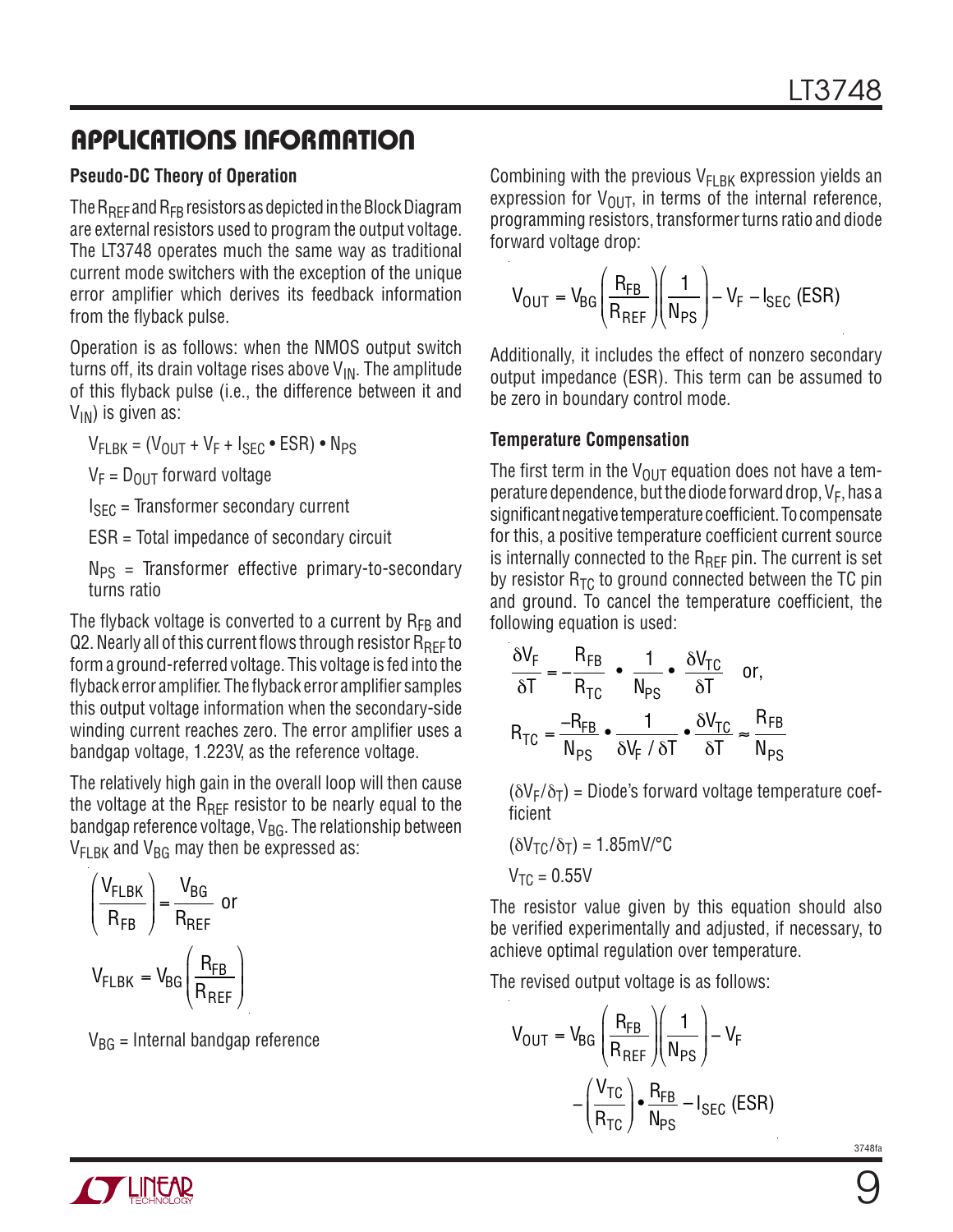#### **Selecting Actual RREF , RFB and RTC Resistor Values**

The preceding equations define how the LT3748 would regulate the output voltage if the system had no time delays and no error sources. However, there are a number of repeatable delays and parasitics in each application which will affect the output voltage and force a re-evaluation of the  $R_{FB}$  and  $R_{TC}$  component values. The following approach is the best method for selecting the correct values.

The expression for  $V_{\text{OUT}}$  developed in the Operation section, can be rearranged to yield the following expression for  $R_{FR}$ :

$$
R_{FB} = \frac{R_{REF} \cdot N_{PS} \left[ \left( V_{OUT} + V_F \right) + V_{TC} \right]}{V_{BG}}
$$

where:

 $V_{\text{OUT}} =$  Output voltage

 $V_F$  = Output diode forward voltage

 $N_{PS}$  = Effective primary-to-secondary turns ratio

 $V_{TC} = 0.55V$ 

The equation assumes the temperature coefficients of the output diode and  $V_{TC}$  are equal and substitutes  $R_{FB}/N_{PS}$  for the value of  $R_{TC}$ . This is a good first order approximation but will be revisited later.

First, the value of  $R_{REF}$  should be approximately 6.04k since the LT3748 is trimmed and specified using this value. If the impedance of  $R_{REF}$  varies considerably from 6.04k, additional errors will result. However, a variation in R<sub>REF</sub> of several percent is acceptable. This yields a bit of freedom in selecting standard 1% resistor values to yield nominal  $R_{FB}/R_{BFF}$  ratios.

With starting values for  $R_{FB}$  and  $R_{TC}$ , an initial iteration of the application should be built with final selections of all external components (transformer, diode, MOSFET, etc.). The resulting  $V_{\text{OUT}}$  should be measured and used to re-evaluate the value of  $R_{FB}$  due to non-idealities in the sampling system:

 $R_{FB(NEW)} = \frac{V_{OUT(DESIRED)}}{V}$ V<sub>OUT(MEASURED)</sub>  $\bullet$   ${\sf R}_{\sf FB({\sf OLD})}$  With a new value of  $R_{FB}$  selected, the temperature coefficient of the output diode in the application can be tested to verify the nominal  $R_{TC}$  value. The  $R_{TC}$  resistor should be removed from the circuit under test (this will cause  $V_{\text{OUT}}$  to increase for this step) and  $V_{\text{OUT}}$  should be measured over temperature at a desired target output load. It is very important for this evaluation that uniform temperature be applied to both the output diode and the LT3748—if freeze spray or a heat gun is used there can be a significant mismatch in temperature between the two devices that causes significant error. Attempting to extrapolate the data from a diode datasheet or assuming the nominal  $R_{TC}$  value may yield a better result if there is no method to apply uniform heat or cooling such as an oven. With at least two data points (although more data points from hot to cold are recommended), the change in V/°C can be determined by:

$$
\frac{\Delta V_{OUT}}{\Delta TEMP} = \frac{V_{OUT1} - V_{OUT2}}{TEMP1 - TEMP2}
$$

Using the measured  $V_{\text{OUT}}$  temperature coefficient, an exact  $R_{TC}$  value can be selected using the following equation:

$$
R_{TC} = \frac{R_{FB}}{N_{PS}} \cdot \frac{1.85 \text{mV}^{\circ}\text{C}}{\frac{\Delta V_{OUT}}{\Delta T \text{EMP}}}
$$

If the value of  $R_{TC}$  has changed significantly, which can happen with the use of some output diodes that have a very low forward drop, the  $R_{FB}$  value may need to be changed to restore  $V_{\text{OUT}}$  to the desired value. As in the previous iteration, after measuring  $V_{\text{OUT}}$ , a new R<sub>FB</sub> can once again be selected using:

$$
R_{FB(NEW)} = \frac{V_{OUT(DESIRED)}}{V_{OUT(MEASURED)}} \cdot R_{FB(OLD)}
$$

Once the values of  $R_{FB}$  and  $R_{TC}$  are selected, the regulation accuracy from board to board for a given application will be very consistent, typically under  $\pm 5\%$  when including device variation of all the components in the system (assuming resistor tolerances and transformer windings matching of 1% or better). However, if the transformer, the output diode or MOSFET switch are changed or the layout is dramatically altered, there may be some change in  $V_{\text{OUT}}$ .

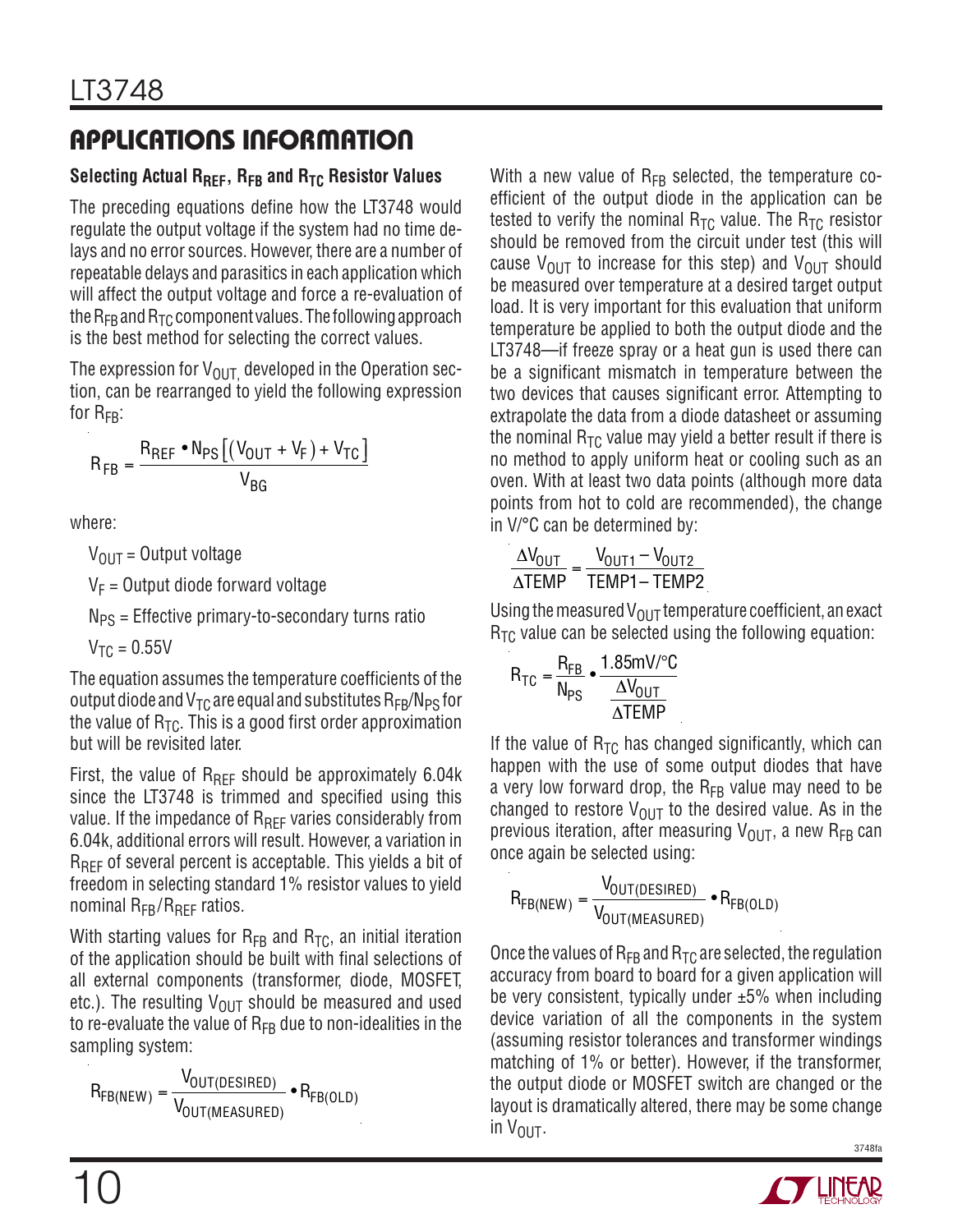#### **Minimum Primary Inductance Requirements**

The LT3748 obtains output voltage information from the external MOSFET drain voltage when the secondary winding conducts current. The sampling circuitry needs a minimum of 400ns to settle and sample the output voltage while the MOSFET switch is off. This required settle and sample time is controlled by external components independent of the minimum off-time of the GATE pin as specified in the Electrical Characteristics table. The electrical specification minimum off-time is based on an internal timer and acts as a maximum frequency clamp. The following equation gives the minimum value for primary-side magnetizing inductance:

 $L_{\text{PRI}} \geq \frac{(V_{\text{OUT}} + V_{\text{F(DIODE)}}) \cdot R_{\text{SENSE}} \cdot t_{\text{SETTLE(MIN)}} \cdot N_{\text{PS}}}{V}$ V<sub>SENSE(MIN)</sub>

 $V_{\text{SENSE(MIN)}} = 15 \text{mV}$ 

 $t$ SETTLE(MIN) = 400ns

 $N_{PS}$  = Ratio of primary windings to secondary windings

In addition to the primary inductance requirement for minimum settling and sampling time, the LT3748 has internal circuit constraints that prevent it from setting the GATE node high for shorter than approximately 250ns. If the inductor current exceeds the desired current limit during that time oscillation may occur at the output as the current control loop will lose its ability to regulate. Therefore, the following equation relating to maximum input voltage must also be followed in selecting primaryside magnetizing inductance:

L<sub>PRI</sub> ≥ V<sub>IN(MAX)</sub> • R<sub>SENSE</sub> • t<sub>ON(MIN)</sub> V<sub>SENSE(MIN)</sub>

$$
t_{ON(MIN)} = 250ns
$$

The last constraint on minimum inductance value would relate to minimum full-load operating frequency,  $f_{\text{MIN}}$ , and is derived from  $f_{SW} = 1/(t_{ON} + t_{OFF})$ :

 $L_{PRI} \leq V_{IN(MIN)} \cdot (V_{OUT} + V_{F(DIODE)}) \cdot N_{PS}/(f_{SW(MIN)} \cdot I_{LIM} \cdot$  $((V<sub>OUT</sub> + V<sub>F(DIODE</sub>)) • N<sub>PS</sub> + V<sub>IN(MIN</sub>)))$ 

The minimum operating frequency may be lower than the calculated number due to delays in detecting current limit and detecting boundary mode that are specific to each application.



Because the MOSFET power switch is located outside the LT3748, the maximum output power is primarily limited by external components. Output power limitations can be separated into three categories—voltage limitations, current limitations and thermal limitations.

The voltage limitations in a flyback design are primarily the MOSFET switch  $V_{DS(MAX)}$  and the output diode reverse-bias rating. Increasing the voltage rating of either component will typically decrease application efficiency if all else is equal and the voltage requirements on each of those components will be directly related to the windings ratio of the transformer, the input and output voltages and the use of any additional snubbing components. The MOSFET  $V_{DS(MAX)}$  must theoretically be higher than  $V_{IN(MAX)} + (V_{OUT} \cdot N_{PS})$  and the output diode reverse bias must be higher than  $V_{OUT}$  + ( $V_{IN(MAX)}/N_{PS}$ ), though leakage inductance spikes on both the drain of the MOSFET and the anode of the output diode may more than double that requirement (see section on leakage inductance for more details on snubbers). Figure 1 illustrates the effect on available output power for several MOSFET voltage ratings while continuously maximizing windings ratio for input voltage with a fixed MOSFET current limit and output voltage. Increasing the MOSFET rating increases the possible windings ratio and or maximum input voltage and can increase the available output power for a given application. Both figures assume no leakage inductance and high efficiency.



**Figure 1. Maximum Output Power at 12V<sub>OUT</sub> with a 3A I<sub>LIM</sub> and Maximum V<sub>DS</sub> = 100V, 150V, 200V**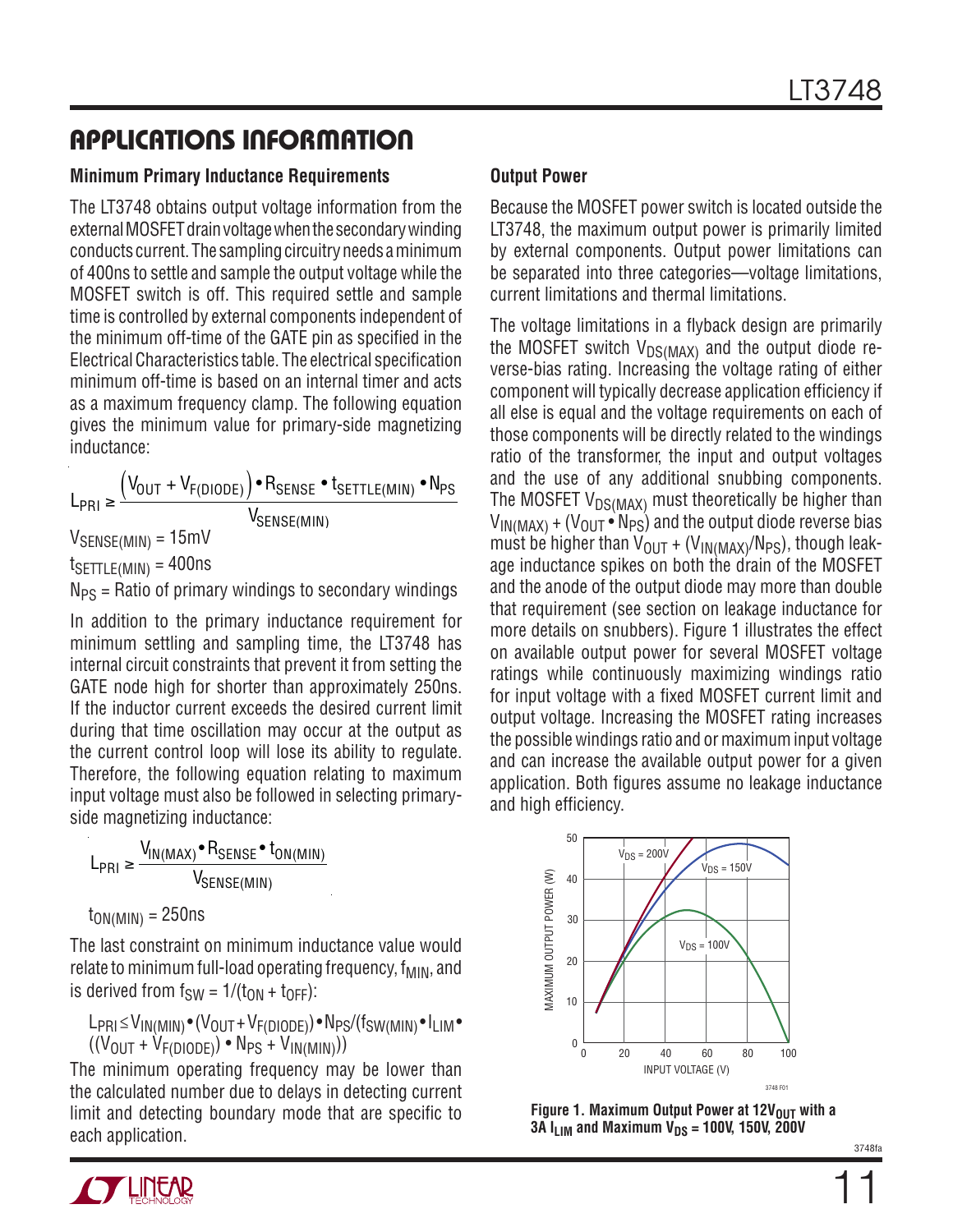The current limitation on output power delivery is generally constrained by transformer saturation current in higher power applications, although the MOSFET switch and output diode will need to be rated for the desired currents, as well. Increasing the peak current on the primary side of the flyback by reducing the  $R_{\text{SENSE}}$  resistor is the primary way to increase output power, and power delivered increases fairly linearly with current limit as shown in Figure 2, until parasitic losses begin to dominate. However, once the saturation current of the transformer is exceeded the energy coupling between the primary and the secondary will be reduced and incremental power will not be delivered to the output. In addition, the primary inductance will drop, the SENSE pin overcurrent threshold may trip due to a corresponding rapid rise in current, and the transformer will have to absorb the energy that is not transferred through the saturated core, leading to heating. Some manufacturers may not specify the rated saturation current but it is a necessary specification when trying to minimize transformer size and maximize output power and efficiency. Also necessary for proper design is data on saturation current over temperature-the saturation of typical power ferrites may reduce by over 20% from 25°C to 100°C.

The thermal limitation in flyback applications for lower output voltages will be dominated by losses in the output diode, with resistive and leakage losses in the transformer



**Figure 2. Maximum Output Power at 12VOUT** with 150V  $V_{DS(MAX)}$  and  $I_{LIM}$  = 1A, 2A, 3A

increasing as a percentage basis of loss as the output voltage is increased. As power levels increase the output diode and transformer may exceed their rated temperature specifications. Minimizing RMS output diode current, selecting a diode with minimal forward drop at expected currents and minimizing parasitic resistances and leakage inductance in the transformer will keep those components below their maximum temperatures while maximizing efficiency. The following section discussing transformer selection will further help focus on how to minimize losses in the output diode.

While quiescent current in the LT3748 itself is low (approximately 300µA from  $V_{IN}$  and 1mA from INTV<sub>CC</sub>), the current required to drive the external MOSFET ( $f_{SW} \cdot Q_G$ ), if drawn from  $V_{IN}$  through the LT3748 INTV<sub>CC</sub> LDO, dissipates  $(V_{IN} - INTV_{CC}) \cdot f_{SW} \cdot Q_G$ . If that power is high enough to cause significant heating of the LT3748 the current may need to be drawn from a third winding. Doing so will push all thermal limitations outside of the LT3748.

#### **Selecting a Transformer**

Transformer specification and design is perhaps the most critical part of successfully applying the LT3748. In addition to the usual list of caveats dealing with high frequency isolated power supply transformer design, the following information should be carefully considered.

First and most importantly, since the voltage on the secondary side of the transformer is inferred by the voltage sampled on the primary, the transformer turns ratio must be tightly controlled to ensure a consistent output voltage. A tolerance of  $\pm 5\%$  in turns ratio from transformer to transformer could result in a variation of more than ±5% in output regulation. Fortunately, most magnetic component manufacturers are capable of guaranteeing a turns ratio tolerance of 1% or better.

Linear Technology has worked with several leading magnetic component manufacturers to produce predesigned flyback transformers for use with the LT3748. Table 1 shows the details of several of these transformers.

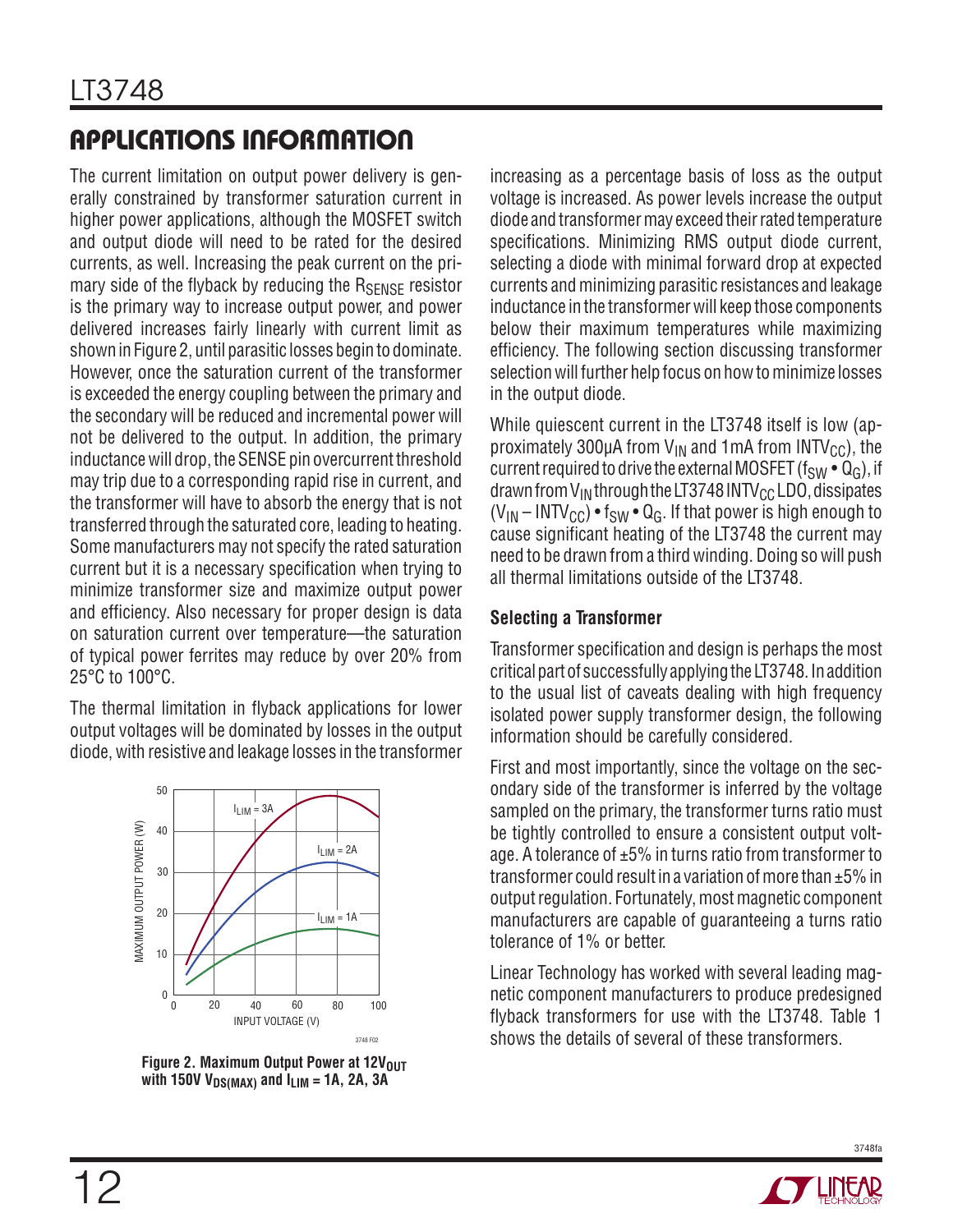| <b>TRANSFORMER</b> |                                   | L <sub>PRI</sub> | L <sub>LEAK</sub> | <b>N<sub>PS</sub></b> | <b>I<sub>SAT</sub></b> | $R_{PRI}$   | R <sub>SEC</sub> |                          | TARGET APPLICATION <sup>†</sup> |               |
|--------------------|-----------------------------------|------------------|-------------------|-----------------------|------------------------|-------------|------------------|--------------------------|---------------------------------|---------------|
| <b>PART NUMBER</b> | Size (W x L x H) mm               | $(\mu H)$        | (nH)              | $(N_P:N_S)$           | (A)                    | $(m\Omega)$ | $(m\Omega)$      | <b>MANUFACTURER</b>      | INPUT (V)                       | <b>OUTPUT</b> |
| 750311424          | $17.7 \times 14.0 \times 12.7$    | 100              | 844               | 3:1                   | 3                      | 180         | 29               | Würth Electronics        | 40 to 75                        | 12V/1A        |
| 750311456*         | $17.7 \times 14.0 \times 12.7$    | 100              | 900               | 3:1                   | 2.4                    | 225         | 31               | Würth Electronics        | 40 to 75                        | 12V/1A        |
| 750311439          | $17.7 \times 14.0 \times 12.7$    | 37               | 750               | 2:1                   | 2.8                    | 89          | 28               | Würth Electronics        | 30 to 75                        | 12V/1A        |
| 750311423          | $17.7 \times 14.0 \times 12.7$    | 50               | 570               | 4:1                   | 4                      | 90          | 12               | Würth Electronics        | 30 to 75                        | 5V/3A         |
| 750311457          | $17.7 \times 14.0 \times 12.7$    | 50               | 600               | 4:1                   | 3.7                    | 115         | 12               | Würth Electronics        | 30 to 75                        | 5V/3A         |
| 750311689          | $17.7 \times 14.0 \times 12.7$    | 50               | 600               | 4:1                   | 3.7                    | 115         | 12               | Würth Electronics        | 30 to 75                        | 5V/3A         |
| 750311458*         | $17.7 \times 14.0 \times 12.7$    | 15               | 175               | 3:1                   | 5                      | 35          | 6                | Würth Electronics        | 10 to 40                        | 5V/2.5A       |
| 750311564          | $17.7 \times 14.0 \times 12.7$    | 9                | 120               | 3:1                   | 8                      | 36          | $\overline{7}$   | Würth Electronics        | 10 to 40                        | 5V/3A         |
| 750311624          | $17.7 \times 14.0 \times 12.7$    | 9                | 150               | 1.5:1                 | 8                      | 34          | 21               | Würth Electronics        | 10 to 40                        | 15V/1A        |
| 750311604          | $29.08 \times 23.11 \times 11.43$ | 8                | 300               | 1:1                   | 9.5                    | 30          | 12               | Würth Electronics        | 10 to 40                        | 24V/1.3A      |
| 750311599          | $29.08 \times 23.11 \times 11.43$ | 8                | 500               | 1.5:1                 | 12                     | 30          | 12               | Würth Electronics        | 10 to 40                        | 15V/2A        |
| 750311600          | $29.08 \times 23.11 \times 11.43$ | 12               | 500               | 3:1                   | 11                     | 30          | 40               | Würth Electronics        | 20 to 75                        | 15V/2A        |
| 750311608          | $29.08 \times 23.11 \times 11.43$ | 12               | 500               | 1.5:1                 | 9                      | 30          | 20               | Würth Electronics        | 20 to 75                        | 24V/1.3A      |
| 750311607          | $29.08 \times 23.11 \times 11.43$ | 14               | 500               | 2.5:1                 | 9.5                    | 40          | 10               | Würth Electronics        | 20 to 75                        | 12V/2.5A      |
| 750311590          | $32.31 \times 27.03 \times 13.69$ | 8                | 200               | 2:1                   | 18                     | 15          | 8                | Würth Electronics        | 10 to 40                        | 12V/3.8A      |
| 750311591          | $32.31 \times 27.03 \times 13.69$ | 8                | 200               | 1.5:1                 | 20                     | 15          | 12               | Würth Electronics        | 10 to 40                        | 15V/3A        |
| 750311592          | $32.31 \times 27.03 \times 13.69$ | 8                | 200               | 1:1                   | 18                     | 15          | 20               | Würth Electronics        | 10 to 40                        | 24V/1.9A      |
| 750311594          | $32.31 \times 27.03 \times 13.69$ | 15               | 400               | 2.33:1                | 18                     | 35          | 15               | Würth Electronics        | 20 to 75                        | 12V/3.8A      |
| 750311595          | $32.31 \times 27.03 \times 13.69$ | 12               | 200               | 3:1                   | 18                     | 15          | 12               | Würth Electronics        | 20 to 70                        | 15V/3A        |
| 750311596          | $32.31 \times 27.03 \times 13.69$ | 12               | 200               | 1.5:1                 | 16                     | 30          | 30               | Würth Electronics        | 20 to 70                        | 24V/1.9A      |
| <b>PA2367NL</b>    | $17.7 \times 14.0 \times 12.7$    | 85               | 750               | 2.7:1                 | 1.7                    | 325         | 26               | <b>Pulse Engineering</b> | 20 to 75                        | 12V/1A        |
| <b>PA1276NL</b>    | $17.7 \times 14.0 \times 12.7$    | 77.4             | 800               | 1.47:1                | 1.6                    | 100         | 75               | <b>Pulse Engineering</b> | 20 to 75                        | 12V/1A        |
| <b>PA2467NL</b>    | $17.7 \times 14.0 \times 12.7$    | 37               | 750               | 2:1                   | 2.9                    | 89          | 28               | <b>Pulse Engineering</b> | 20 to 75                        | 12V/1A        |
| <b>PA1260NL</b>    | $17.7 \times 14.0 \times 12.7$    | 77.4             | 800               | 3.67:1                | 1.5                    | 220         | 18               | <b>Pulse Engineering</b> | 20 to 75                        | 5V/2A         |
| <b>PA3177NL</b>    | $29.21 \times 21.84 \times 11.43$ | 8.3              | 100               | 2:1                   | 8.6                    | 10          | $\overline{7}$   | <b>Pulse Engineering</b> | 10 to 40                        | 10V/2.5A      |

**Table 1. Pre-Designed Transformers—Typical Specifications Unless Otherwise Noted**

\*2.5k isolation, others are rated for 1.5kV isolation. †TARGET APPLICATION, NOT GUARANTEED.

#### **Turns Ratio and RMS Diode Current**

Note that when using an  $R_{FR}/R_{RFF}$  resistor ratio to set output voltage, the user has relative freedom in selecting a transformer turns ratio to suit a given application. In contrast, simpler ratios of small integers (e.g., 1:1, 2:1, 3:2, etc.) can be employed to provide more freedom in setting total turns and mutual inductance.

While the turns ratio can be selected to maximize output power for a given current limit, minimizing the turns ratio and increasing the current limit will often increase

efficiency and better utilize the saturation current of a given transformer. Figure 3 shows the maximum output power using three transformers with different windings ratios that have the same output inductance and peak output current, illustrating that increasing current while decreasing turns ratio can deliver more power.

There are two significant constraints on the turns ratio. First, as described in the previous section on limitations to output power, the drain of the MOSFET switch will see a voltage equal to the maximum input supply plus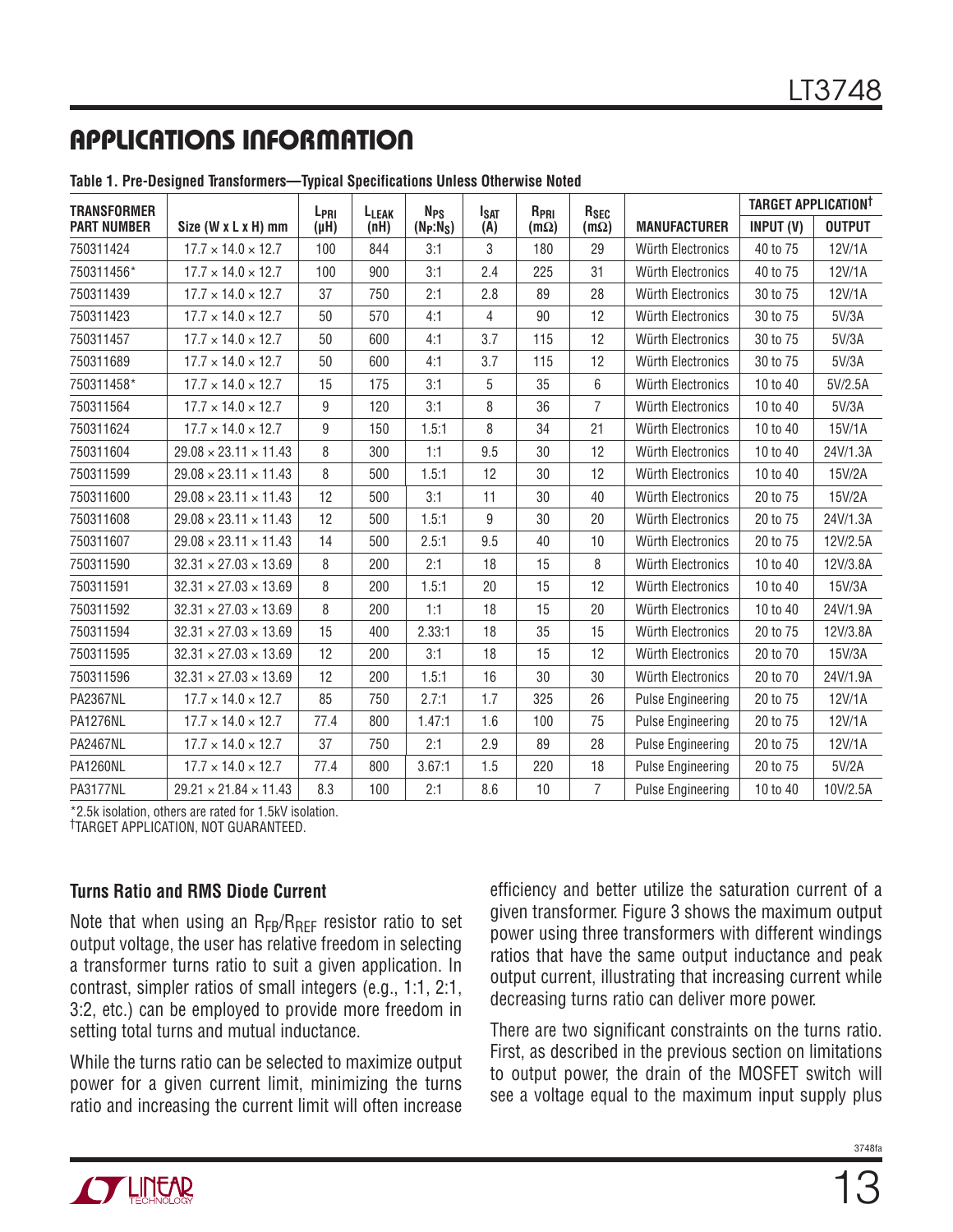the output voltage multiplied by the windings ratio plus some amount of overshoot caused by leakage inductance. Second, increasing the turns ratio will increase the peak current seen on the output diode generally increasing the RMS diode current thereby lowering the efficiency. This efficiency limitation is worse at lower output voltages when the diode forward voltage is significant compared to the output voltage. In a typical application such as the 5V, 2A output shown on the back page, the diode losses dominate all the other losses, as shown in Figure 4. To calculate RMS diode current, two equations are needed—the first for calculating duty cycle, D, and the second to calculate the RMS current of a triangle waveform:

$$
D = \frac{\left(V_{OUT} + V_{F(DODE)}\right) \bullet N_{PS}}{V_{IN} + \left(V_{OUT} + V_{F(DIODE)}\right) \bullet N_{PS}}
$$

$$
I_{DIODE(RMS)} = \sqrt{\frac{\left(I_{LIM} \bullet N_{PS}\right)^{2} \bullet (1 - D)}{3}}
$$

For a more general analysis, Figure 5 illustrates a sweep of windings ratio on the x-axis while comparing output power and estimated efficiency for a 5V output using a 48V input. If the desired application required 20W, the maximum power curve indicates that a winding ratio of 12:1 would be sufficient at a current limit of 2A ( $R_{\text{SENSE}} =$  $0.05\Omega$ ), while a winding ratio of 5:1 would deliver the same power at 3A. However, when examining the corresponding efficiency at max load for those two windings ratios and current limits, the 5:1, 3A selection is clearly the superior solution with an estimated efficiency of 85% compared to 78% for the 12:1, 2A application.

There are several caveats to this evaluation. First, as the diode forward voltage becomes a smaller percentage of total loss at higher output voltages (>12V) the RMS current becomes less of a concern and minimizing it will have a much smaller impact on efficiency. More significantly, if a lower turns ratio forces the use of a diode with a larger forward drop to obtain a higher reverse voltage rating, any gains from minimizing current might be lost. For low output voltages (3.3V or 5V) or high input voltages (>48V), a turns ratio greater than one can be used with multiple primary windings relative to the secondary to maximize the transformer's current gain.



**Figure 3. Maximum Output Power at 12V Out Using Three Transformers with Equal Peak Output Current and Secondary Inductance**



**Figure 4. Sources of Loss In 5V, 2A Out Typical Application**



Figure 5. Estimated Efficiency and Output Power at 5V<sub>OUT</sub> from 48V<sub>IN</sub> vs Windings Ratio, N<sub>PS</sub>, at 2A and 3A Current Limits

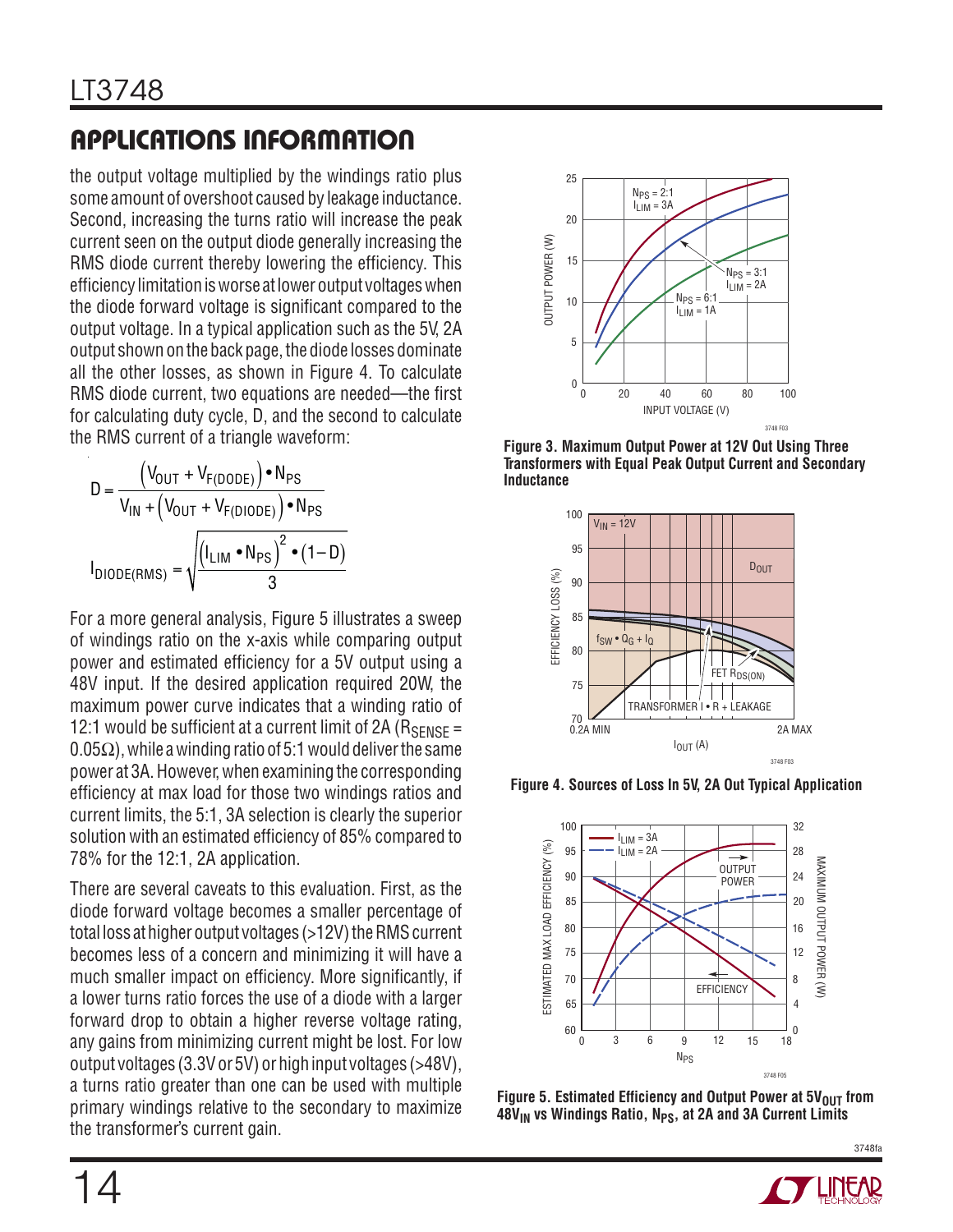#### **Saturation Current**

As discussed earlier in the Maximum Output Power section, because the core of the transformer is being used for energy storage in a flyback, the current in the transformer windings should not exceed their rated saturation current as energy injected once the core is saturated will not be transferred to the secondary and will instead be dissipated in the core. Information on saturation current should be provided by the transformer manufacturers and Table 1 lists the saturation current of the transformers designed for use with the LT3748.

#### **Leakage Inductance and Snubbers**

Transformer leakage inductance (on either the primary or secondary) causes a voltage spike to appear at the primary after the MOSFET switch turns off. This spike is increasingly prominent at higher load currents where more stored energy must be dissipated. Transformer leakage inductance should be minimized.

In most cases, proper selection of the external MOSFET and a well designed transformer will eliminate the need for snubber circuitry, but in some cases the optimal MOSFET may require protection from this leakage spike. An RC (resistor capacitor) snubber may be sufficient in applications where the MOSFET has significant margin beyond the predicted DC drain voltage applied in flyback while a clamp using an RCD (resistor capacitor diode) or a Zener might be a better option when using a MOSFET with very little margin for leakage inductance spiking.

The recommended approach for designing an RC snubber is to measure the period of the ringing at the MOSFET drain when the MOSFET turns off without the snubber and then add capacitance—starting with something in the range of 100pF—until the period of the ringing is 1.5 to 2 times longer. The change in period will determine the value of the parasitic capacitance, from which the parasitic inductance can be determined from the initial period, as well. Similarly, initial values can be estimating using stated switch capacitance and transformer leakage inductance. Once the value of the drain node capacitance and inductance is known, a series resistor can be added to the snubber capacitance to dissipate power and critically dampen the ringing. The equation for deriving the optimal series resistance using

the observed periods (t<sub>PERIOD</sub>, and t<sub>PERIOD(SNUBBED)</sub>) and snubber capacitance  $(C_{SNIIBBER})$  is below, and the resultant waveforms are shown in Figure 6.



**Figure 6. Observed Waveforms at MOSFET Drain when Iteratively Implementing an RC Snubber**

Note that energy absorbed by a snubber will be converted to heat and will not be delivered to the load. In high voltage or high current applications, the snubber may need to be sized for thermal dissipation. To determine the power dissipated in the snubber resistor from capacitive losses, measure the drain voltage immediately before the MOSFET turns on and use the following equation relating that voltage and the MOSFET switching frequency to determine the expected power dissipation:

 $P_{SNUBBER} = f_{SW} \cdot C_{SNUBBER} \cdot V_{DRAIN}^2$ 

Decreasing the value of the capacitor will reduce the dissipated power in the snubber at the expense of increased peak voltage on the MOSFET drain, while increasing the value of the capacitance will decrease the overshoot.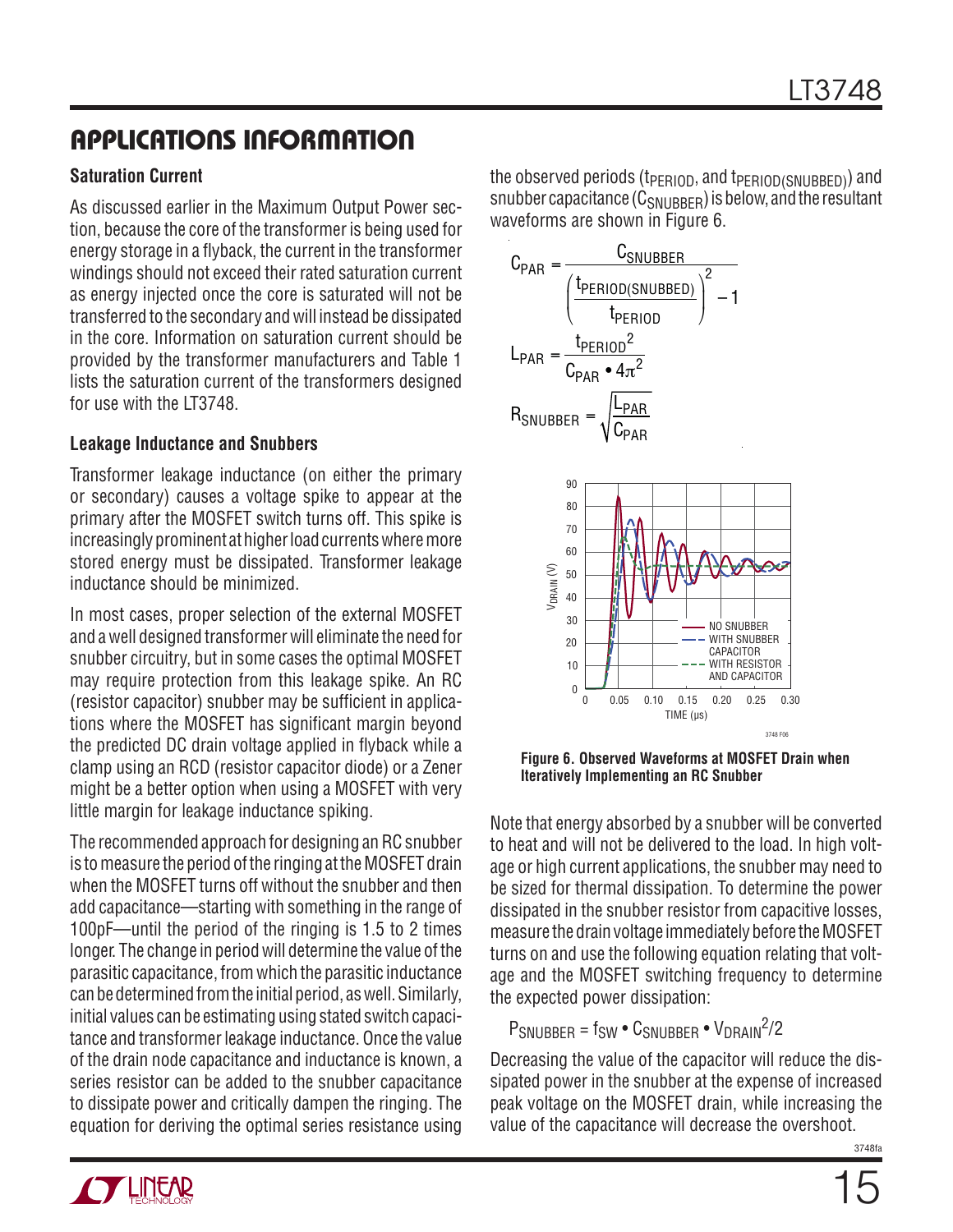Although it typically does not decrease efficiency, leakage inductance energy that would normally have been dissipated in the switch or transformer is also dissipated in the RC snubber resistor and can be calculated as:

 $P_{SNUBBER} = f_{SW} \cdot L_{LEAK} \cdot l_{LIM}^2/2$ 

An RCD clamp, shown in Figure 7, also prevents the leakage inductance spike from exceeding the breakdown voltage of the MOSFET switch. In most applications, there will be a very fast voltage spike caused by a slow clamp diode. Once the diode clamps, the leakage inductance current is absorbed by the clamp capacitor. This period should not last longer than 200ns so as not to interfere with the output regulation. The clamp diode turns off after the leakage inductance energy is absorbed and the switch voltage is then equal to:

 $V_{DS} = V_{IN} + N_{PS} \bullet (V_{OUT} + V_{F(DIODF)})$ 

Schottky diodes are typically the best choice for use in a snubber, but some PN diodes can be used if they turn on fast enough to limit the leakage inductance spike. Figures 8 and 9 show the waveform at the drain of the MOSFET switch for the 48V output application shown in Figure 17 at maximum rated load and maximum input voltage with an RC snubber and RCD clamp, respectively. Both solutions limit the leakage spike to less than 190V, below the 200V V<sub>DS(MAX)</sub> rating of the Si7464DP MOSFET.



**Figure 7. RCD Clamp**

#### **Leakage Inductance and Output Diode Stress**

The output diode may also see increased reverse voltage stresses from leakage inductance. While it nominally sees a reverse voltage of the input voltage divided by the windings ratio plus the output voltage when the MOSFET power switch turns on, the capacitance on the output diode and the leakage inductance will cause an LC tank which may ring beyond that expected reverse voltage. An RC snubber or RCD clamp may be implemented to reduce the voltage spike if it is desirable to use a lower reverse voltage diode.

#### **Secondary Leakage Inductance**

In addition to the previously described effects of leakage inductance in general, leakage inductance on the secondary in particular exhibits an additional phenomena. It forms an inductive divider on the transformer secondary that effectively reduces the size of the primary-referred flyback pulse used for feedback. This will increase the output voltage target by a similar percentage. Note that, unlike leakage spike behavior, this phenomena is load independent. To the extent that the secondary leakage inductance is a constant percentage of mutual inductance (over manufacturing



**Figure 8. Waveform of MOSFET Drain During Normal Operation of Figure 17 with RC Snubber (as Drawn)**



3748fa **Figure 9. Waveform of MOSFET Drain During Normal Operation of Figure 17 Using RCD Clamp with Central Semiconductor CMR1U-02M-LTC Instead of RC Snubber**

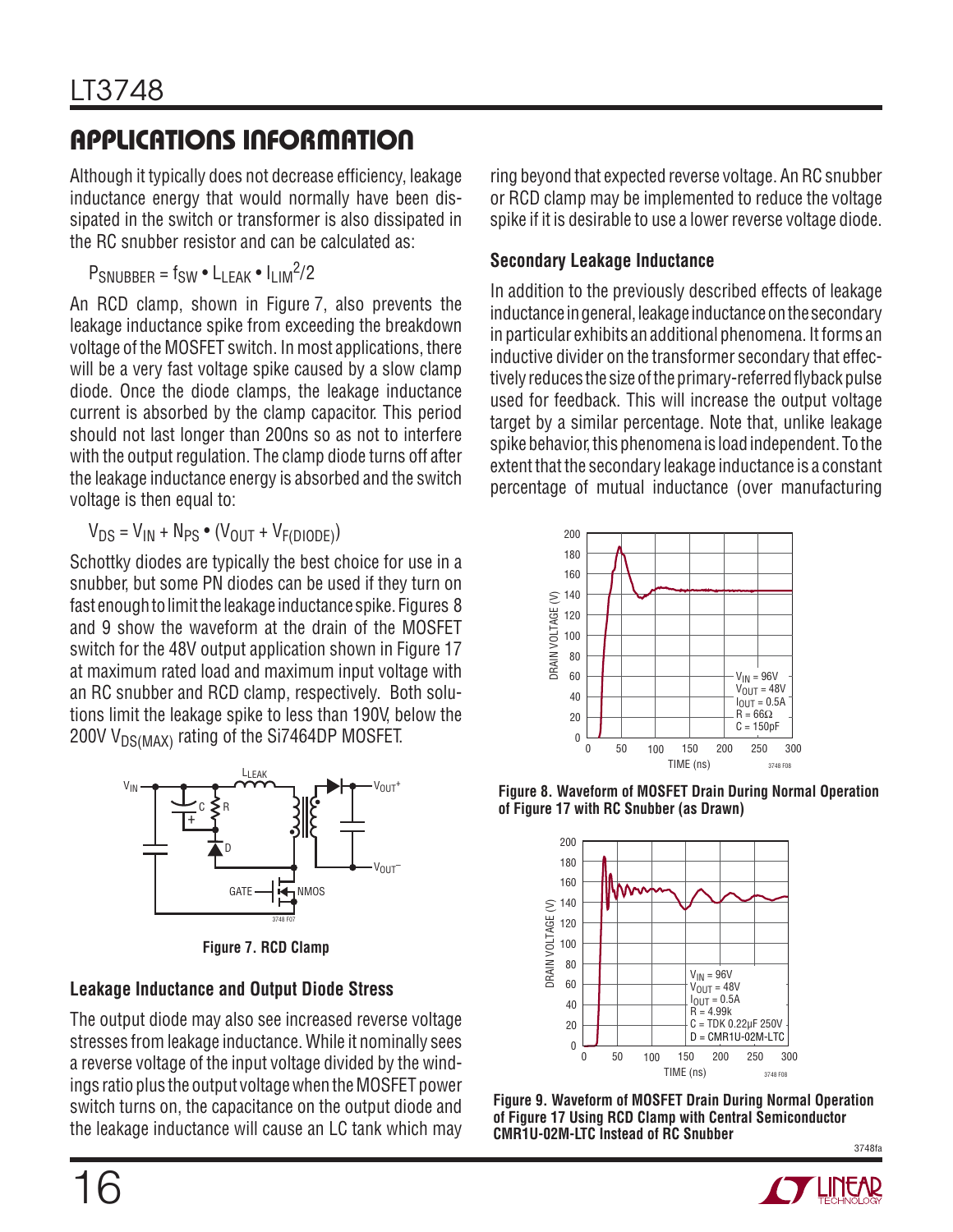variations), this can be accommodated by adjusting the R<sub>FB</sub>/R<sub>RFF</sub> resistor ratio.

#### **Winding Resistance Effects**

Resistance in either the primary or secondary will reduce overall efficiency  $(P_{OUT}/P_{IN})$ . Good output voltage regulation will be maintained independent of winding resistance due to the boundary mode operation of the LT3748.

#### **Bifilar Winding**

A bifilar, or similar winding technique, is a good way to minimize troublesome leakage inductances. However, remember that this will also increase primary-to-secondary capacitance and limit the primary-to-secondary breakdown voltage, so, bifilar winding is not always practical. The Linear Technology Applications group is available and extremely qualified to assist in the selection and/or design of the transformer.

#### **Selecting a Current Sense Resistor**

The external current sense resistor allows the user to optimize the current limit behavior for the particular application under consideration. As the current sense resistor is varied from several ohms down to tens of milliohms, peak switch current goes from a fraction of an ampere to tens of amperes. Care must be taken to ensure proper circuit operation, especially with small current sense resistor values.

For example, a peak MOSFET switch current of 4A requires a sense resistor of 0.025 $\Omega$ . Note that the instantaneous peak power in the sense resistor is 1W, and it must be rated accordingly. The LT3748 has only a single sense line to this resistor. Therefore, any parasitic resistance in the ground side connection of the sense resistor will increase its apparent value. In the case of a  $0.025\Omega$  sense resistor, 1mΩ of parasitic resistance will cause a 4% reduction in peak switch current. Therefore, resistance of printed circuit copper traces and vias cannot necessarily be ignored.

Another issue for proper operation of the current sense circuitry is avoiding prematurely tripping the SENSE threshold while slewing the MOSFET drain when the GATE pin goes high. The LT3748 does not begin to compare the SENSE pin voltage with the target threshold until the GATE pin is near its final value, or until at least 150ns has passed, whichever occurs more slowly. This should be entirely sufficient for most applications but premature tripping of the SENSE comparator may occur in cases where a MOSFET with very high  $Q_G$  is used with a series resistor at the GATE pin.

#### **Output Short Circuits and SENSE Pin Over Current**

The LT3748 has an internal threshold to detect when primary inductor current exceeds the programmed range. This can result from an inductive output short-circuit and an output voltage below zero, reflecting a voltage back to the primary side of the transformer which, in turn, causes the LT3748 to turn the external MOSFET on before the secondary current has discharged. When the voltage at the SENSE pin exceeds approximately 130mV—equivalent to 30% higher than the programmed  $I_{\text{LIM}(\text{MAX})}$  in the R<sub>SENSE</sub> resistor—the SS pin will be reset, stopping switching. Once the soft-start capacitor is recharged and the softstart threshold is reached, switching will resume at the minimum current limit.

#### **High Drain Capacitance and Low Current Operation**

When designing applications with some combination of a low current limit  $(I<sub>LIM</sub> < 1A)$ , a high secondary-to-primary turns ratio ( $N_{PS} \ll 1$ ), multiple output windings, or very capacitive output diodes, it is important to minimize the capacitance reflected onto the primary winding and on the drain of the external MOSFET. After the MOSFET turns off during each switching cycle, the primary current charges that capacitance to slew the MOSFET drain until the secondary begins to deliver power, and if the drain node does not slew and remain above  $V_{IN}$  within approximately 200ns once the GATE pin goes low and the MOSFET turns off, the LT3748 may detect that the current in the secondary is zero and turn the MOSFET back on prematurely, causing the LT3748 to switch continuously while delivering very little power to the output. The result will be droop of the output voltage at lighter loads and oscillation at the  $V<sub>C</sub>$  node. This problem can be prevented by maximizing  $N_{PS}$  (minimizing ratio of secondary windings to primary windings), increasing the peak drain current (minimizing RSENSE), and minimizing the output diode and transformer capacitance.

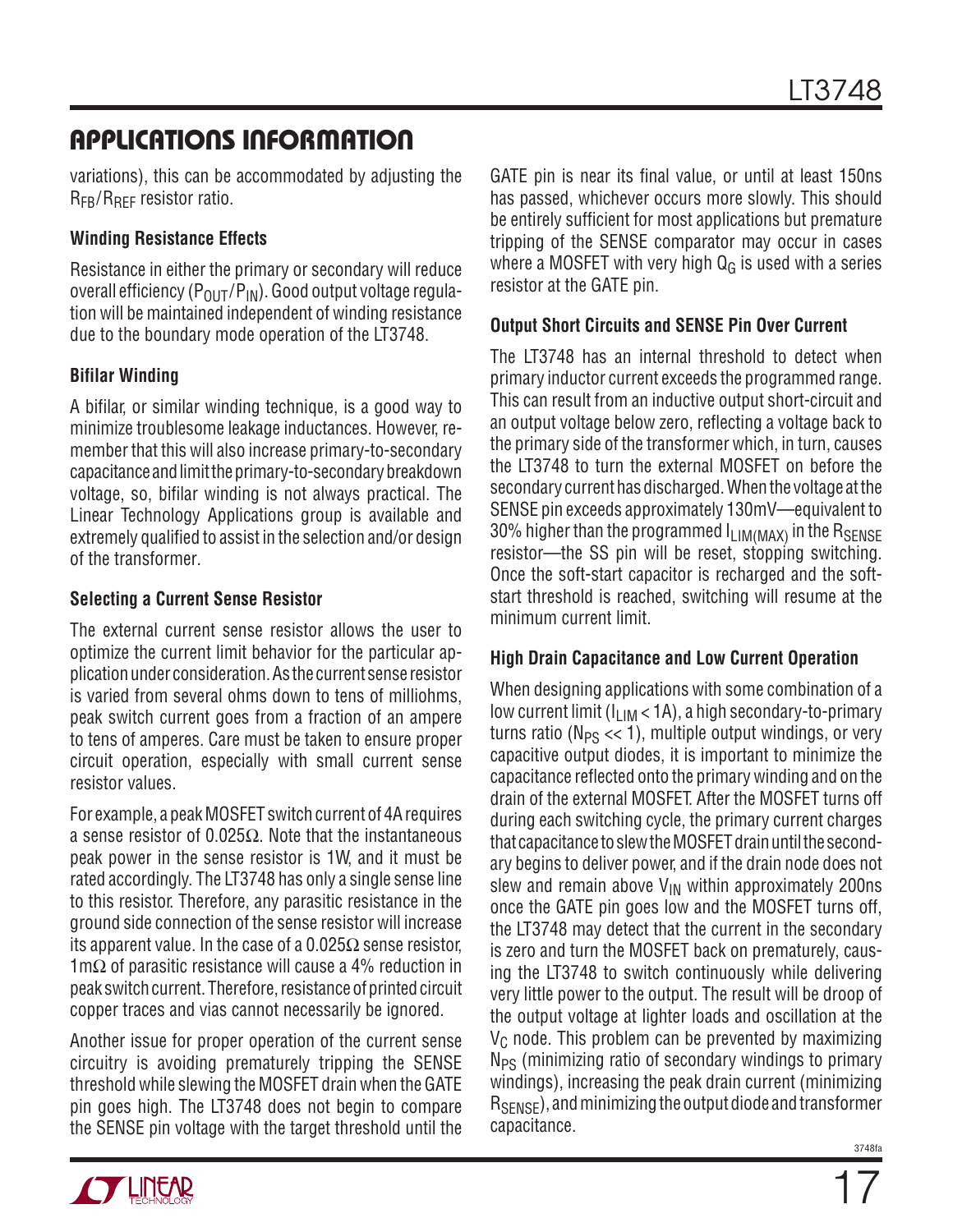#### **Soft-Start**

The LT3748 contains an optional soft-start function that is enabled by connecting an explicit external capacitor between the SS pin and ground. Internal circuitry prevents the control voltage at the  $V_C$  pin from exceeding that on the SS pin.

The soft-start function is engaged whenever power at  $V_{IN}$  is removed, or as a result of either undervoltage lockout, overcurrent in the sense resistor or thermal (overtemperature) shutdown. The SS node is then discharged to roughly 600mV. When this condition is removed, a nominal 5μA current acts to charge up the SS node towards roughly 2.2V. For example, a 0.1μF soft-start capacitor will place a 0.05V/ms limit on the turn-on ramp rate at the  $V_C$  node.

#### **ENABLE and Undervoltage Lockout (UVLO)**

A resistive divider from  $V_{IN}$  to the EN/UVLO pin implements undervoltage lockout (UVLO). The EN/UVLO pin threshold is set at 1.223V. In addition, the EN/UVLO pin draws 2.4μA when the voltage at the pin is below 1.223V. This current provides user programmable hysteresis based on the value of R1. The effective UVLO thresholds are:

$$
V_{IN(UVLO,RISING)} = \frac{1.223V \cdot (R1 + R2)}{R2} + 2.4\mu A \cdot R1
$$

$$
V_{IN(UVLO, FALLING)} = \frac{1.223V \cdot (R1 + R2)}{R2}
$$

Figure 10 shows the implementation of external shutdown control while still using the UVLO function. The NMOS grounds the EN/UVLO pin when turned on, and puts the LT3748 in shutdown with a quiescent current draw of less than 1μA.



**Figure 10. Undervoltage Lockout (UVLO)**

#### **Minimum Load Requirement**

The LT3748 recovers output voltage information using the flyback pulse that occurs once the external MOSFET turns off and the secondary winding conducts current. In order to regulate the output voltage, the LT3748 needs to sample the flyback pulse. The LT3748 delivers a minimum amount of energy even during light load conditions to ensure accurate output voltage information. The minimum delivery of energy creates a minimum load requirement on the output of approximately 2% of maximum load. The minimum operating frequency at minimum load is approximately 42kHz.

Alternatively, a Zener diode sufficiently rated to handle the minimum load power can be used to provide a minimum load without decreasing efficiency in normal operation. In selecting a Zener diode for this purpose, the Zener voltage should be high enough that the diode does not become the load path during transient conditions but the voltage must still be low enough that the MOSFET and output voltage ratings are not exceeded when the Zener functions as the minimum load.

#### **INTV<sub>CC</sub>** Pin Considerations

The INTV $_{\text{CC}}$  pin powers the internal circuitry and gate driver of the LT3748. Three unique configurations exist for regulation of the INTV<sub>CC</sub> pin as shown in Figure 11. In the first configuration, the internal LDO drives the  $INTV_{CC}$  pin internally from the  $V_{IN}$  supply. In the second configuration, the  $V_{IN}$  supply directly drives the INTV<sub>CC</sub> pin through a direct connection bypassing the internal LDO. Use this optional configuration for voltages lower than 20V. In the third configuration, an external supply or third winding drives the INTV $_{\text{CC}}$  pin. Use this option when a voltage supply exists lower than the input supply but higher than the regulated  $INTV_{CC}$  voltage. Using a lower voltage supply provides a more efficient source of power for internal circuitry and reduces power dissipation in the LT3748.

3748fa When calculating the minimum input voltage required for a valid INTV<sub>CC</sub>, or the power dissipated in the LT3748, it is useful to know how much current will be drawn from the  $INTV_{CC}$  LDO during normal operation. The easiest way to calculate this current is to use the gate charge  $(Q_G)$  for the

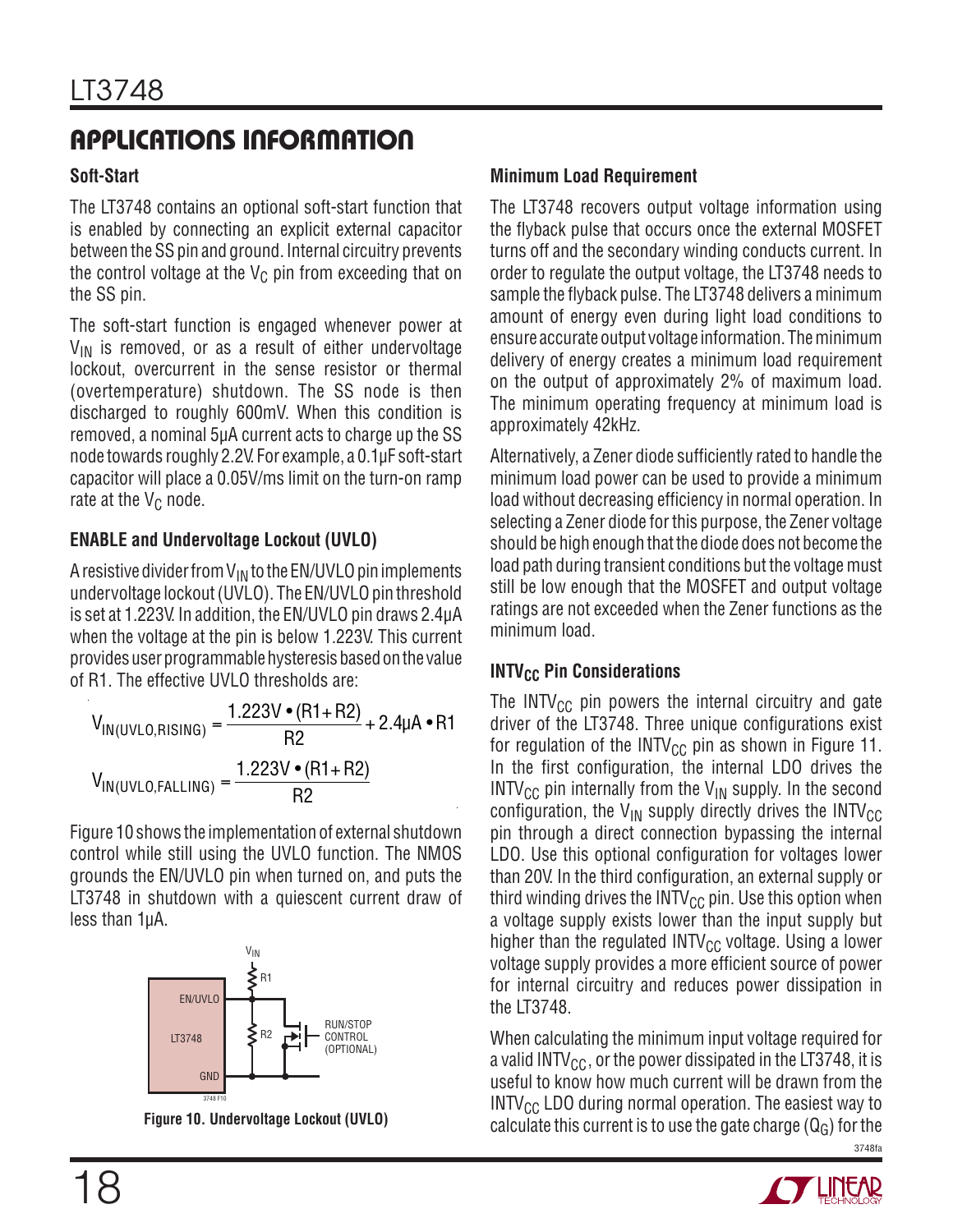

**Figure 11. INTV<sub>CC</sub> Pin Configurations** 

selected MOSFET switch at the expected  $V_{IN}$  and  $INTV_{CC}$ voltages and multiply that charge required with each turn-on event by the maximum operating frequency. The maximum operating frequency in a given application can be approximated from the primary transformer inductance, the windings ratio ( $N_{PS}$ ), the nominal output voltage and the maximum input voltage. Unless the part is limited by minimum on- or off-times, this maximum frequency will occur when the part is regulating in boundary mode at the minimum peak switch current, and can be derived from:

 $f_{SW(MAX)} \approx \frac{V_{IN(MAX)} \cdot (V_{OUT} + V_{F(DIODE)}) \cdot N_{PS}}{V_{IN(MAX)} \cdot (V_{OUT} + V_{F(DIODE)}) \cdot N_{PS}}$  $\mathsf{L}_{\mathsf{PRI}}\bullet \mathsf{I}_{\mathsf{LIM}(\mathsf{MIN})}\bullet \left(\mathsf{V_{OUT}}+\mathsf{V_{F(DIODE)}}\bullet \mathsf{N_{PS}}+\mathsf{V_{IN(MAX)}}\right)$ 

With the maximum INTV $_{\rm CC}$  current calculated, the expected dropout when  $V_{IN}$  drops below 7V can be extracted from the curves in the Typical Performance Characteristics section. The LT3748 is tested as low as  $V_{IN}$  = 5V but the hard limit on minimum  $V_{IN}$  operation is the INTV<sub>CC</sub> regulator dropout and the 3.6V under voltage lockout. Figure 12 illustrates an example where operation with  $V_{IN} = 5V$ 



Figure 12. INTV<sub>CC</sub> Current at Low V<sub>IN</sub> Can Cause the LT3748 to **Stop Switching Due to INTV<sub>CC</sub> Undervoltage Lockout** 

and  $I_{INTVCC}$  = 20mA might be fully functional at room temperature, but when the dropout for the same current exceeds 1.4V and trips the UVLO at higher temperatures the LT3748 will stop switching.

#### **Overdriving INTV<sub>CC</sub> with a Third Winding**

The LT3748 provides excellent output voltage regulation without the need for an opto-coupler or third winding, but for some applications with input voltages greater than 20V, an additional winding may improve overall system efficiency. The third winding should be designed to output a voltage between 7.2V and 20V. For a typical  $48V_{\text{IN}}$ , 10W application, overdriving the INTV $_{\text{CC}}$  pin may improve efficiency by several percent at maximum load and as much as 30% at light loads.

#### **Loop Compensation**

The LT3748 is compensated using an external resistorcapacitor network on the  $V_{\text{C}}$  pin. Typical values are in the range of  $R_C = 50k$  and  $C_C = 1nF$  (see the numerous schematics in the Typical Applications section for other possible values). If too large of an  $R<sub>C</sub>$  value is used, the part will be more susceptible to high frequency noise and jitter. If too small of an  $R<sub>C</sub>$  value is used, the transient performance will suffer. The value choice for  $C_{\text{C}}$  is somewhat the inverse of the  $R_C$  choice: if too small a  $C_C$  value is used, the loop may be unstable and if too large a  $C<sub>C</sub>$  value is used, the transient performance will also suffer. Transient response plays an important role for any DC/DC converter.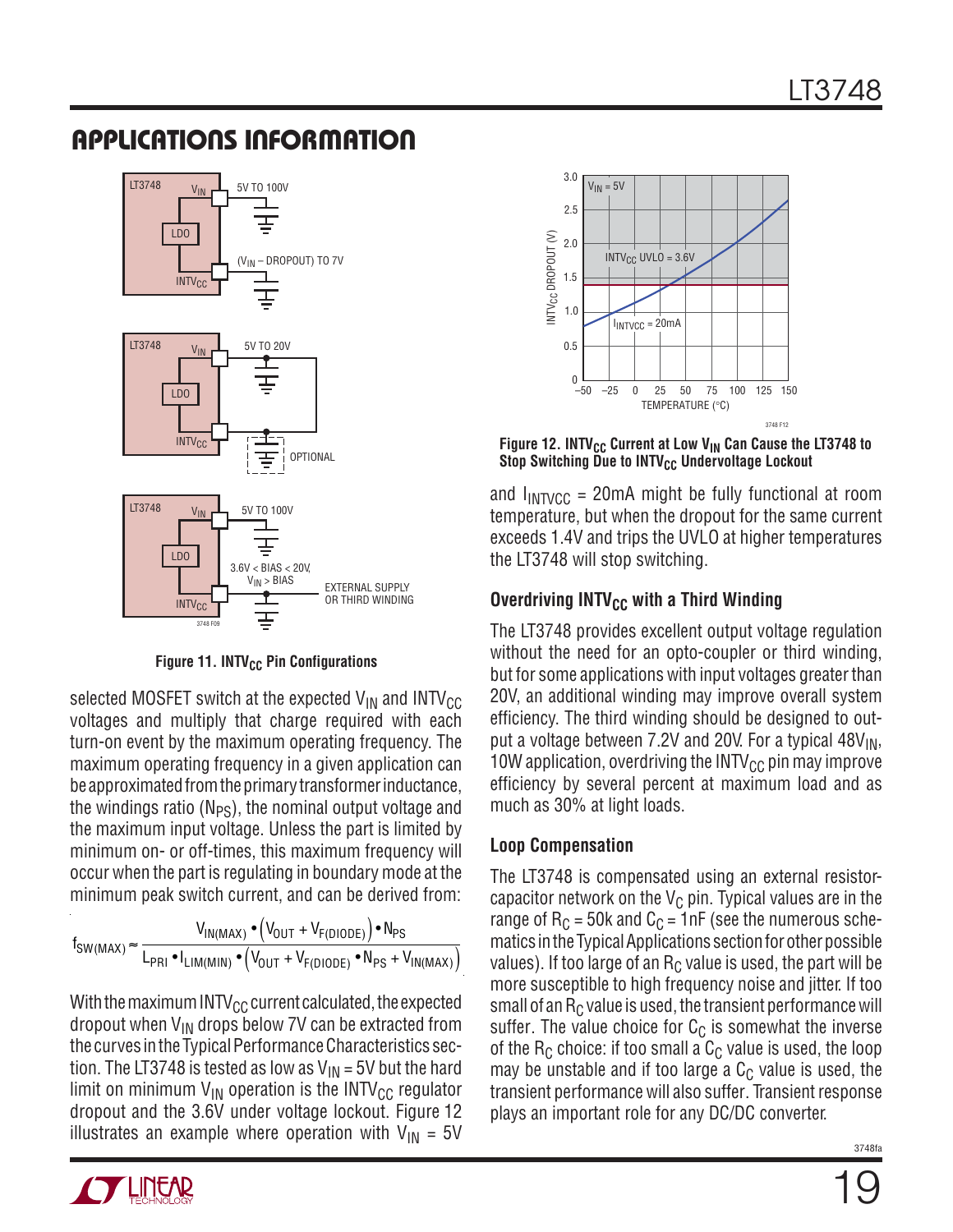### **DESIGN EXAMPLE: 12V<sub>IN</sub> TO 5V, 2A OUT**

The first example is an automotive application shown on the back page of this data sheet—a nominal  $12V_{IN}$ ,  $5V_{OUT}$ at 2A with an operating input voltage range of 6V to 45V with a design focus of maximizing efficiency.

#### **1. Select Transformer Turns Ratio**

Transformer turns ratio will affect the requirements for the MOSFET switch  $V_{DS}$  rating, the output diode reverse bias rating, the output power capability, and the efficiency of the overall converter. Because the output voltage is low compared to the forward drop on the output diode and the currents are high in this application, efficiency can be optimized by minimizing the RMS diode current. Typical efficiency in a variety of applications will be 85% to 90% and due to compromises made for the wide input voltage range and the low output voltage in this specific application, an efficiency of 85% is assumed for calculating output power. This assumption can be revised once the application is tested. Equations for evaluating each of the important criteria are:

 $N_{PS} = N_P/N_S$  $V_{DS(MAX)} \geq V_{IN(MAX)} + V_{OUIT} \cdot N_{PS}$  $V_{\text{R(DIODE)}} \geq V_{\text{IN(MAX)}}/N_{\text{PS}} + V_{\text{OUT}}$  $I_{\text{OUT}(MAX)} \approx 0.85 \cdot (1 - D) \cdot \text{N}_{PS} \cdot I_{\text{HM}}/2$  $D = (V_{OUT} + V_{F(DIODE)}) \cdot N_{PS}/(V_{IN} + (V_{OUT} + V_{F(DIODE)})$  $\bullet$  N<sub>PS</sub> $)$  $I_{\text{DIODE(RMS)}} = \sqrt{I_{\text{LIM}} \cdot N_{\text{PS}}^2 \cdot (1 - D)/3}$ 

The equation for output power can be rearranged to solve for the current limit,  $I_{LIM}$ , which can be solved at the nominal or the minimum  $V_{IN}$  depending on application requirements. In this application the 2A load requirement will be set at  $V_{IN}$  = 7.5V to reduce operating stresses at higher input voltages. The results of the aforementioned equations in this application are found in Table 2.

Evaluating the results of the table, the 1:2 turns ratio looks demanding in terms of diode reverse-voltage requirements (a diode with higher reverse bias capability generally will have a larger forward drop and therefore lower application efficiency) and primary side currents and only decreases the output diode RMS current by 13% from the 1:1 case. However, on evaluating the minimum and maximum inductance requirements in Step 3, even the 1:1 case does not allow for enough on-time from maximum  $V_{IN}$  for the range of inductance that provides sufficient off-time. For that reason, a 2:1 turns ratio is selected, easing the requirement on the output diode reverse voltage rating in the process.

#### **2. Calculate Sense Resistor Value**

The sense resistor can be calculated by the following equation:

$$
R_{\text{SENSE}} = \frac{100 \text{mV}}{I_{\text{LIM}}}
$$

The desired 5.8A current limit leads to an unusual value of  $0.0172\Omega$ , so the current limit is increased to use a more standard 0.016 $\Omega$  value and I<sub>LIM</sub> of 6.25A.

#### **3. Select a Transformer Based on Inductance and Saturation Current Requirements**

The transformer in this application will be selected to optimize efficiency at a 80kHz minimum switching frequency at maximum load from the nominal input voltage. In applications where transformer size is the primary requirement, reducing the current limit or increasing the switching frequency may be required. The following equations select the inductance required for a given switching frequency at max load and then verify that the inductance is large enough to satisfy the minimum on and off times of the LT3748.

| Table 2. Voltage Stresses, Output Capability and Diode Current vs Turns Ratio in 12V <sub>IN</sub> to 5V, 2A Application |  |  |  |  |
|--------------------------------------------------------------------------------------------------------------------------|--|--|--|--|
|--------------------------------------------------------------------------------------------------------------------------|--|--|--|--|

| <b>N<sub>PS</sub></b> | VDS(MAX) | $V_{R(DIODE)}$ | $D (V_{1N} = 12V)$ | $D (V_{IN} = 7.5V)$ | $I_{LIM}$ (2A OUT AT $V_{IN}$ = 7.5V) | $I_{DIODE(RMS)}$ (V <sub>IN</sub> = 12V) |
|-----------------------|----------|----------------|--------------------|---------------------|---------------------------------------|------------------------------------------|
| 0.5                   | 47.5     | 95             | 0.19               | 0.27                | 12.9                                  | 3.3                                      |
|                       | 50       | 50             | 0.31               | 0.42                | 8.2                                   | 3.9                                      |
|                       | 55       | 27.5           | 0.48               | 0.59                | 5.8                                   | 4.8                                      |
|                       | 60       | 20             | 0.58               | 0.69                | 5.0                                   | 5.6                                      |
|                       |          |                |                    |                     |                                       | 3748fs                                   |

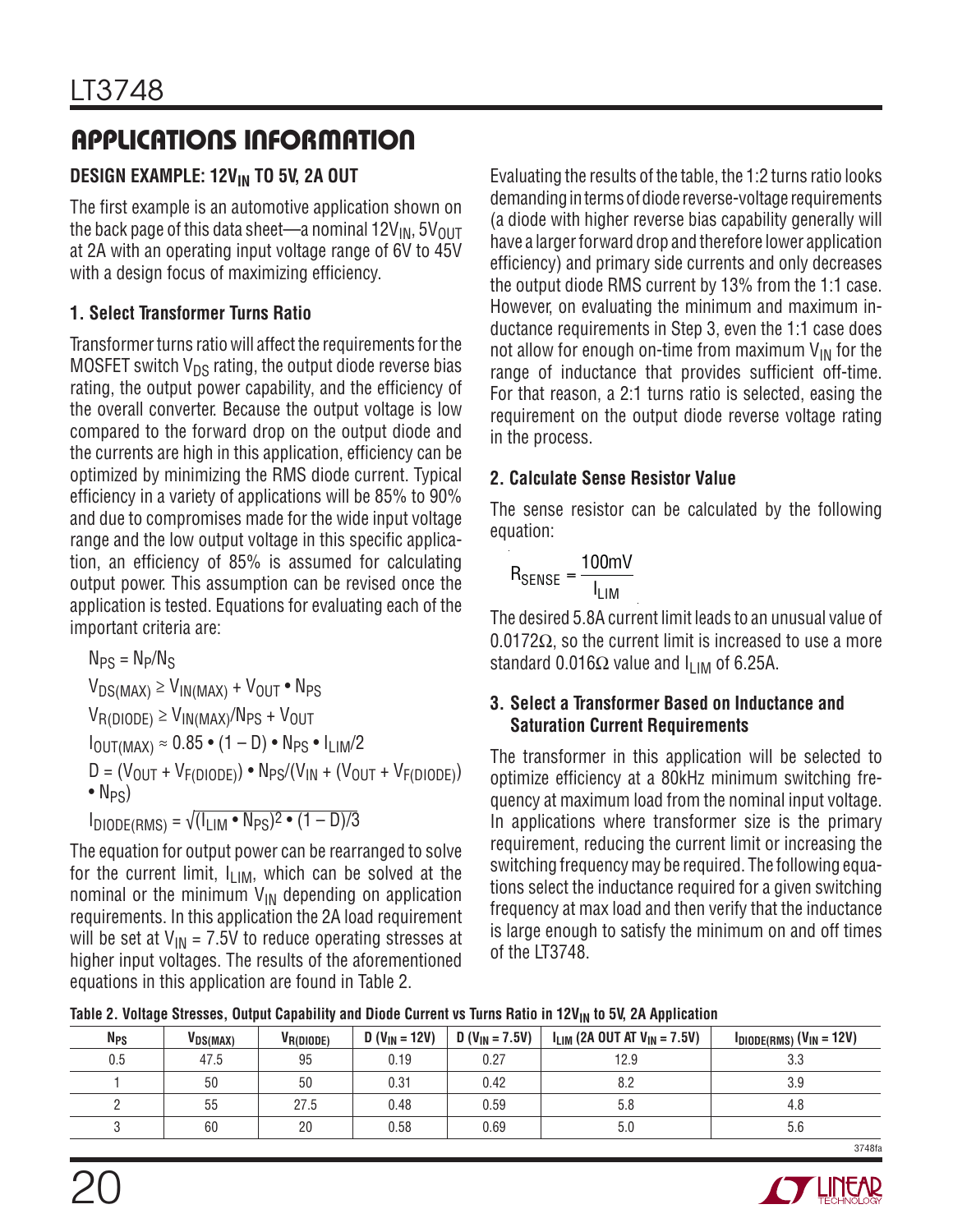$L_{\text{PRI}} \leq V_{\text{IN}}(M_{\text{IN}}) \cdot (V_{\text{OUT}} + V_{\text{F}}(D_{\text{ODE}})) \cdot \text{N}_{\text{PS}}/(\text{f}_{\text{SW}}(M_{\text{IN}}) \cdot \text{I}_{\text{LIM}} \cdot$  $((V<sub>OUT</sub> + V<sub>F(DIODE</sub>)) • N<sub>PS</sub> + V<sub>IN(MIN</sub>)))$ 

 $L_{\text{PRI}} \geq (V_{\text{OUT}} + V_{\text{F(DIODE)}}) \cdot R_{\text{SENSE}} \cdot 400 \text{ns} \cdot N_{\text{PS}}/15 \text{mV}$ 

 $L_{PRI} \geq V_{IN(MAX)}$  •  $R_{SENSE}$  • 200ns/15mV

For this application, the primary inductance with a 2:1 transformer and a 0.016 $\Omega$  sense resistor for an 6.25A current limit is bounded by the minimum desired switching frequency and the minimum off time requirement to be between 9.6μH and 11.5μH. Looking at Table 1, there are no transformers that fit that exact requirement. For the sake of prototyping, a transformer with slightly less than the desired primary inductance is selected with the PA3177NL. The application will need to be tested thoroughly for stability at higher input voltages and when the current limit is at a minimum (in the middle of the output load range). The easiest solution to ease the requirement on minimum on-time is to reduce the maximum  $V_{IN}$  voltage although alternatively N<sub>PS</sub> could be increased at the expense of efficiency (and requiring a more thorough redesign).

#### **4. Select a MOSFET Switch**

The selected 2:1 transformer requires a nominal 55V rating on the MOSFET switch, assuming no leakage inductance. However, even a small amount of leakage inductance may cause the drain to ring to double the anticipated voltage, and generally this needs to be verified in the final design. However, at currents below 10A it is fairly easy to find a MOSFET with sufficiently low  $R_{DS(ON)}$  to be a very small contributor to maximum load efficiency losses while similarly having a low enough  $Q<sub>G</sub>$  to require minimum current and minimal losses when driving the MOSFET at lighter loads. Also, while considering the efficiency gains and losses with a given MOSFET, it is important to realize that a trade-off in  $R_{DS(ON)}$  for  $V_{DS(MAX)}$  may backfire if a snubber needs to be added to the circuit to meet the voltage requirements and dissipates more energy than the difference in switch resistance. For that reason, a Vishay Si7738 is selected to give lots of margin with its 150V rating. The RMS current in the MOSFET can be calculated,

squared and multiplied by the  $R_{DS(ON)}$  to calculate losses and the current required to drive the FET at frequency can be determined, by the following equations:

 $I_{MOSFET(RMS)} = \sqrt{I_{LIM}^2 \cdot D/3}$  $I_{INTVCC} = f_{SW} \cdot Q_G$  $P_{INTVCC} = I_{INTVCC} \cdot (V_{IN} - V_{INTVCC})$ 

In this application the MOSFET RMS current at maximum load is about 2.7A, which into the  $0.038\Omega$  R<sub>DS(ON)</sub> will be 0.28W, or on the order of 2% loss in efficiency. Assuming that the maximum operating frequency is around four times higher than the maximum load frequency (at about a quarter the output load) and reading the approximate  $Q_G$  at 7V operation from the Vishay data sheet, the approximate  $INTV_{CC}$  current is likely close to 8mA, dissipating 0.04W when the load is on the order of 2.5W, or less than 2%, and much less at maximum load.

#### **5. Select the Output Diode**

The output diode reverse voltage, as calculated earlier, is the first important specification for the output diode. As with the MOSFET, choosing a diode with enough margin should preclude the use of a snubber. The second criterion is the power requirement of the diode which is more difficult to correctly ascertain—some manufacturers give direct data about power dissipation versus duty cycle, which can be used with the data from the table to determine. To avoid using a snubber, a diode with a 60V reverse-bias capability and minimal forward drop was selected—in this case, the Diodes Inc. SBR 8U60P5. In this particular application where maximizing efficiency is the goal, minimizing the maximum voltage requirement on  $V_{IN}$  may allow the use of a diode with a lower reverse bias rating and a lower forward drop which could further increase efficiency. Alternatively, if no efficient diode is available for a particular reverse bias rating, it may be more beneficial to increase the windings ratio until a diode with low forward drop can be selected and then reevaluate whether that solution with higher RMS diode current is beneficial.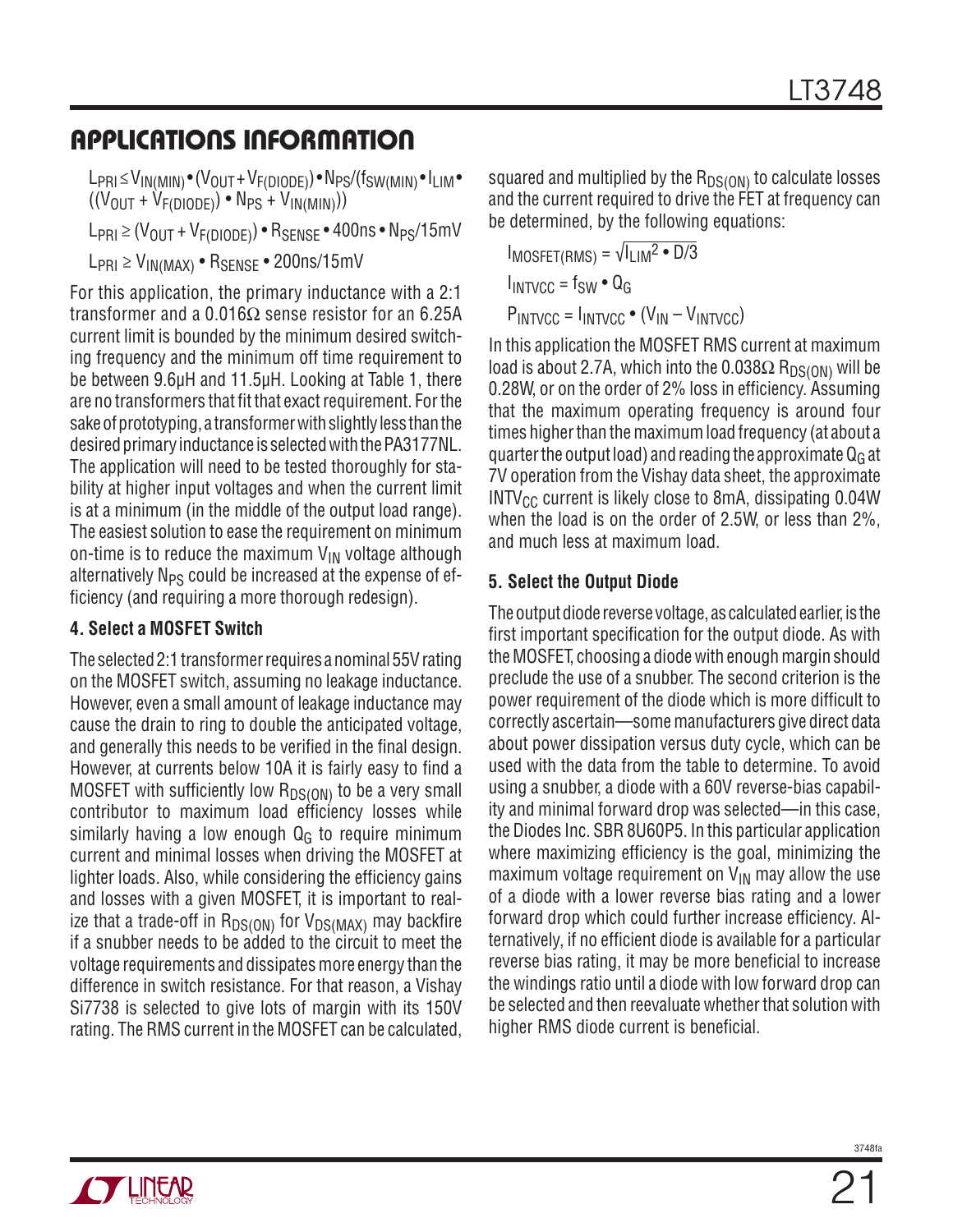#### **6. Select the Feedback Resistor for Proper Output Voltage**

Using the iterative process laid out earlier in the Applications Information section, select the feedback resistor  $R_{FB}$  and program the output voltage to 5V. Adjust the  $R_{TC}$  resistor for temperature compensation of the output voltage.  $R_{\text{RFF}}$ is selected as 6.04k.

#### **7. Select the Output Capacitor**

The output capacitor should be chosen to minimize the output voltage ripple while considering the increase in size and cost of a larger capacitor. The following equation calculates the output voltage ripple:

$$
\Delta V_{MAX} = \frac{L_{PRI} \cdot I_{LIM}^2}{2 \cdot C_{OUT} \cdot V_{OUT}}
$$

#### **8. Add Snubber Circuitry as Necessary**

With the primary components selected, the application should be constructed to evaluate ringing at the drain of the MOSFET switch and to evaluate step response to optimize the compensation network. If using an RC snubber, the equations from the Applications Information section can be used or a rough estimate of component values may come from using the published leakage inductance of the transformer and selecting a snubber capacitor ranging from 1 to 3 times larger than the published MOSFET output capacitance. In this application, the peak MOSFET drain voltage was measured at maximum load from minimum  $V_{IN}$  and exceeded the 150V rating of the Si7738. A DZ clamp was considered in order to maximize efficiency but was unable to turn on fast enough to sufficiently clamp the very fast leakage spike. The final solution is an RC snubber, implemented iteratively, that decreases efficiency by less than 1% across the majority of the output load range while reducing the worst-case drain voltage spike to just 80V. Similarly, the anode of the output diode is probed to look at potential ringing when the MOSFET switch turns on and a peak of 45V is measured across the diode. Therefore, no snubber circuitry is required.

#### **9. Optimize the Compensation Network**

To set the compensation, the application is first configured with a 22nF capacitor and 10k resistor as a starting point. A load step is applied at both light and heavy loads at the 60V maximum input voltage and the capacitance is decreased until damping decreases to the desired limit, in this case with a compensation capacitance of 2.2nF and a response implying about 60˚ of phase margin. After verifying stability at the minimum input voltage, as well, the compensation capacitance is doubled for safety margin. The series resistance is varied from 5k to 50k but the optimal response is observed with 24.7k. For best ripple performance, select a compensation capacitor not less than 1nF, and select a compensation resistor not greater than 50k.

#### **10. Soft-Start Capacitor and UVLO Resistor Divider**

A soft-start capacitor helps during the start-up of the flyback converter. Select the UVLO resistor divider for the intended input operation range. These equations are aforementioned.

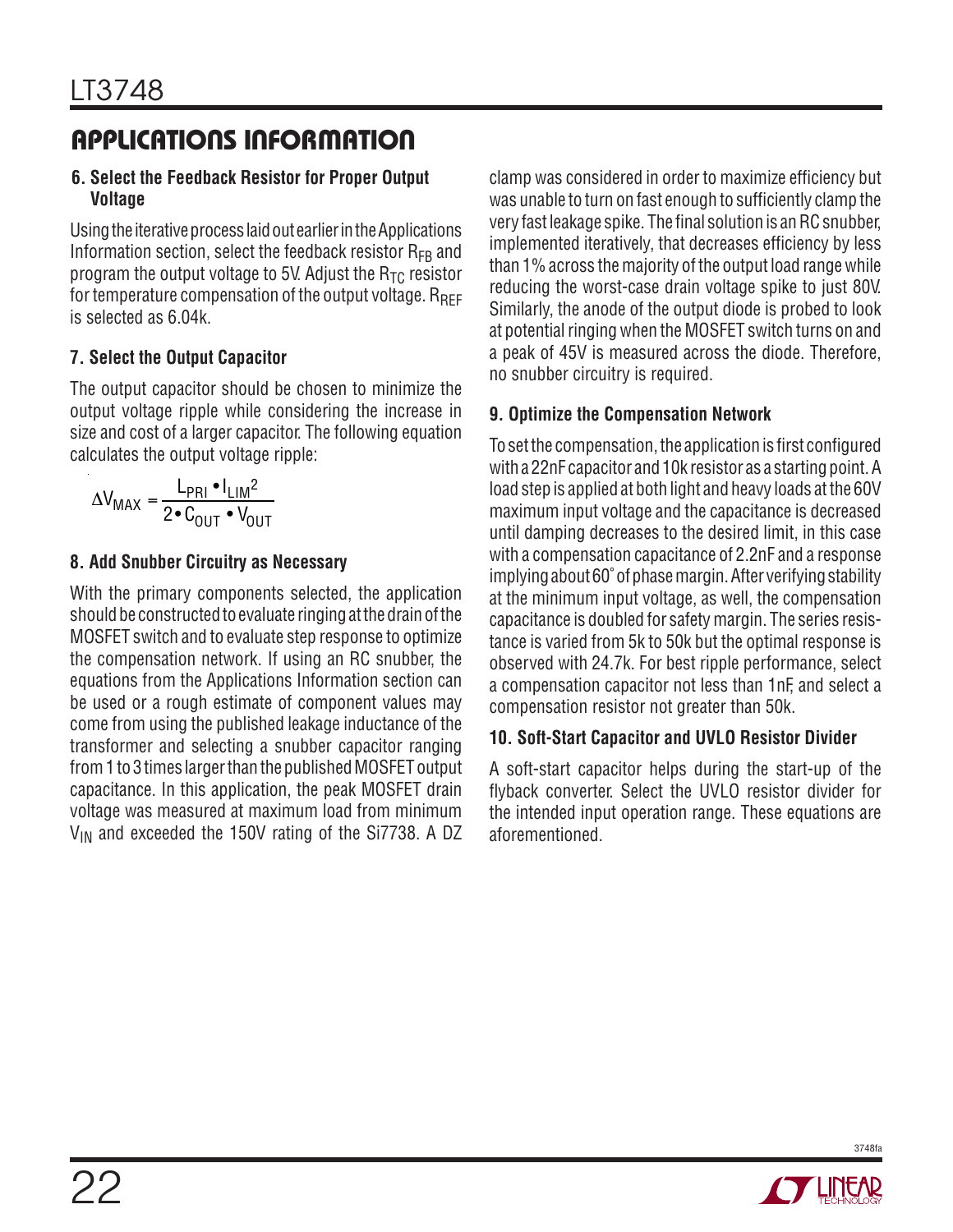#### **DESIGN EXAMPLE: 48VIN TO 12V, 2A OUT**

The second example is a telecom application shown on the front page of the datasheet. The focus of this application is a cheap, small and simple solution. Table 3 shows the results of the initial step for selecting the turns ratio.

In this example, the output diode is a much smaller efficiency loss due to the smaller voltage drop across it in ratio to  $V_{OUT}$  so minimizing output diode current is not as important. Of greater importance is minimizing the stresses on the MOSFET and output diode and the 4:1 case seems to be the best compromise for that to avoid using a snubber on either device.

20μH of primary inductance is required for minimum off-time while selecting the transformer, but in order to minimize output ripple at maximum load a 60.8μH transformer is selected. To meet the saturation current (12A, peak, on the secondary windings), a Versa-Pak VP4-0047-R provides a compact and efficient solution.

For the MOSFET switch, since the input voltage is so high, resistive losses on the primary side will be very low so minimizing  $R_{DS(ON)}$  is of minimum benefit. However, since the current for the gate drive is pulled from a high  $V_{IN}$ , minimizing both  $Q_G$  and operating frequency is essential unless a third winding is added. The Vishay Si7464DP, with a 200V  $V_{DS(MAX)}$  and low gate charge, keeps the INTV<sub>CC</sub> current to just over 3mA, worst-case, which when added to quiescent current will keep power dissipation in the LT3748 to just over  $1/4W$  at 72V V<sub>IN</sub>.

The output diode only nominally has 30V of reverse bias but a B360 diode is selected to ensure enough margin that a snubber will not be required. A more expensive diode with lower forward drop might recover several percent efficiency and if high temperature operation is required a diode rated for more average current at temperature might be needed, but the B360 is small and inexpensive.

The rest of the design and component selection is straightforward.

#### **Suggested Layout**

See Figures 13 and 14 for the DC1557A demo board layout. Note the proximity of the  $R_{\text{RFE}}$  and  $R_{\text{FB}}$  resistors (R9, R5) to the LT3748 for optimal regulation. The location of these two resistors as close to the physical pins of the LT3748 is critical for accurate regulation. In addition, the high frequency current path from the V<sub>IN</sub> bypass capacitor (C2) through the primary-side winding, the MOSFET switch and sense resistor (R10) is a very tight loop. Similarly, the high frequency current path for the MOSFET gate switching from the INTV $_{CC}$  capacitor through the source of the MOSFET and sense resistor is similarly small in area. For improved regulation it is recommended that the user ensure that the high current ground is kept separate or at least physically isolated from the small-signal ground used by the other ground-referenced pins.

|  | Table 3. Voltage Stresses, Output Capability and Diode Current vs Turns Ratio in 48V <sub>IN</sub> to 12V, 2A Application |
|--|---------------------------------------------------------------------------------------------------------------------------|
|--|---------------------------------------------------------------------------------------------------------------------------|

| <b>N<sub>PS</sub></b> | VDS(MAX) | V <sub>R(DIODE)</sub> | $D (V_{IN} = 48V)$ | $D (V_{IN} = 36V)$ | $I_{LIM}$ (2A OUT AT $V_{IN}$ = 36V) | $I_{DIODE(RMS)}$ (V <sub>IN</sub> = 48V) |
|-----------------------|----------|-----------------------|--------------------|--------------------|--------------------------------------|------------------------------------------|
|                       | 84       | 84                    | 0.21               | 0.26               |                                      | n n<br>ა.ა                               |
|                       | 96       | 48                    | 0.34               | 0.41               |                                      |                                          |
|                       | 120      | 30                    | 0.51               | 0.58               |                                      | -4.6                                     |
|                       | 144      | 24                    | 0.61               | 0.68               |                                      |                                          |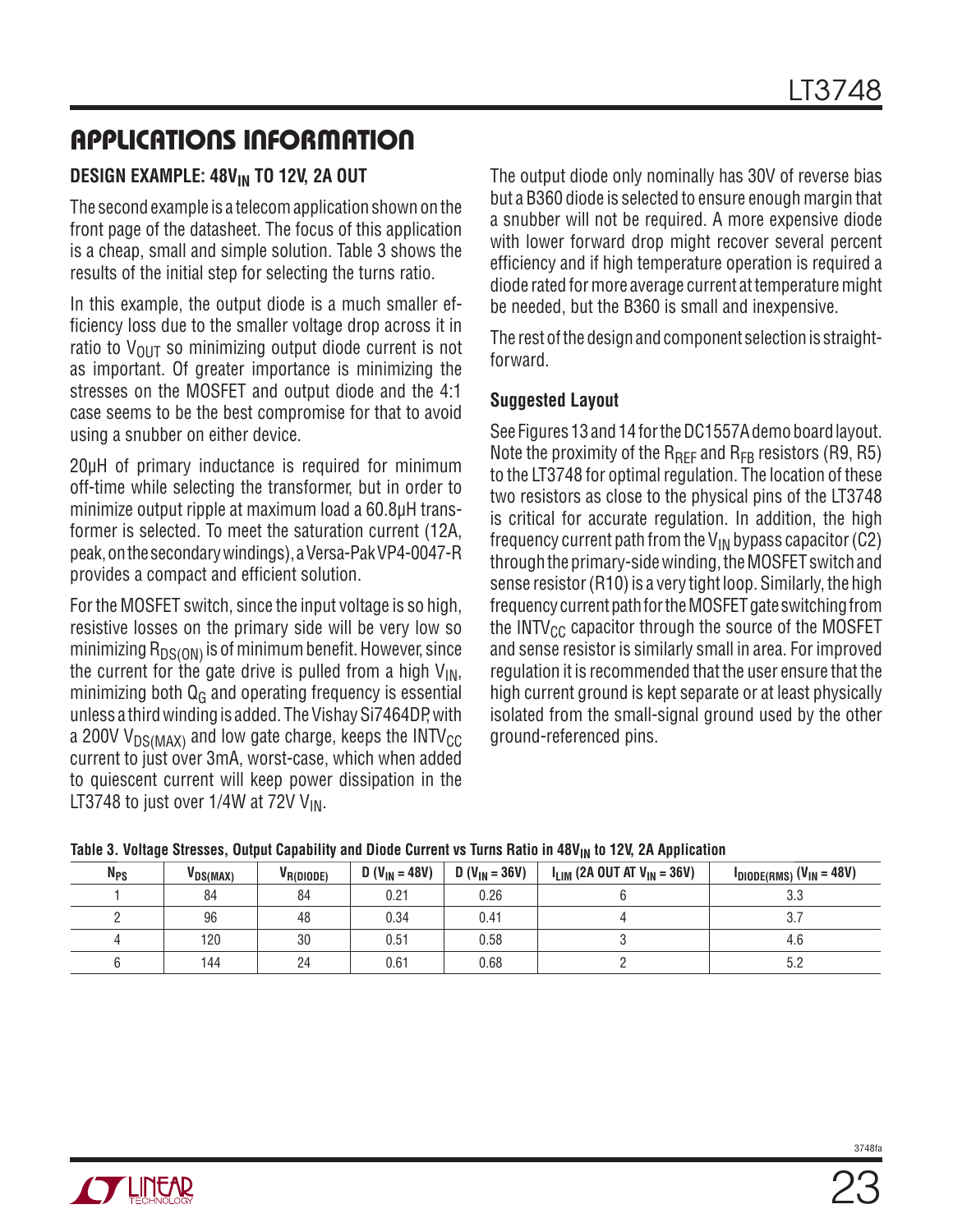

**Figure 13. Demo Board Topside Silkscreen**





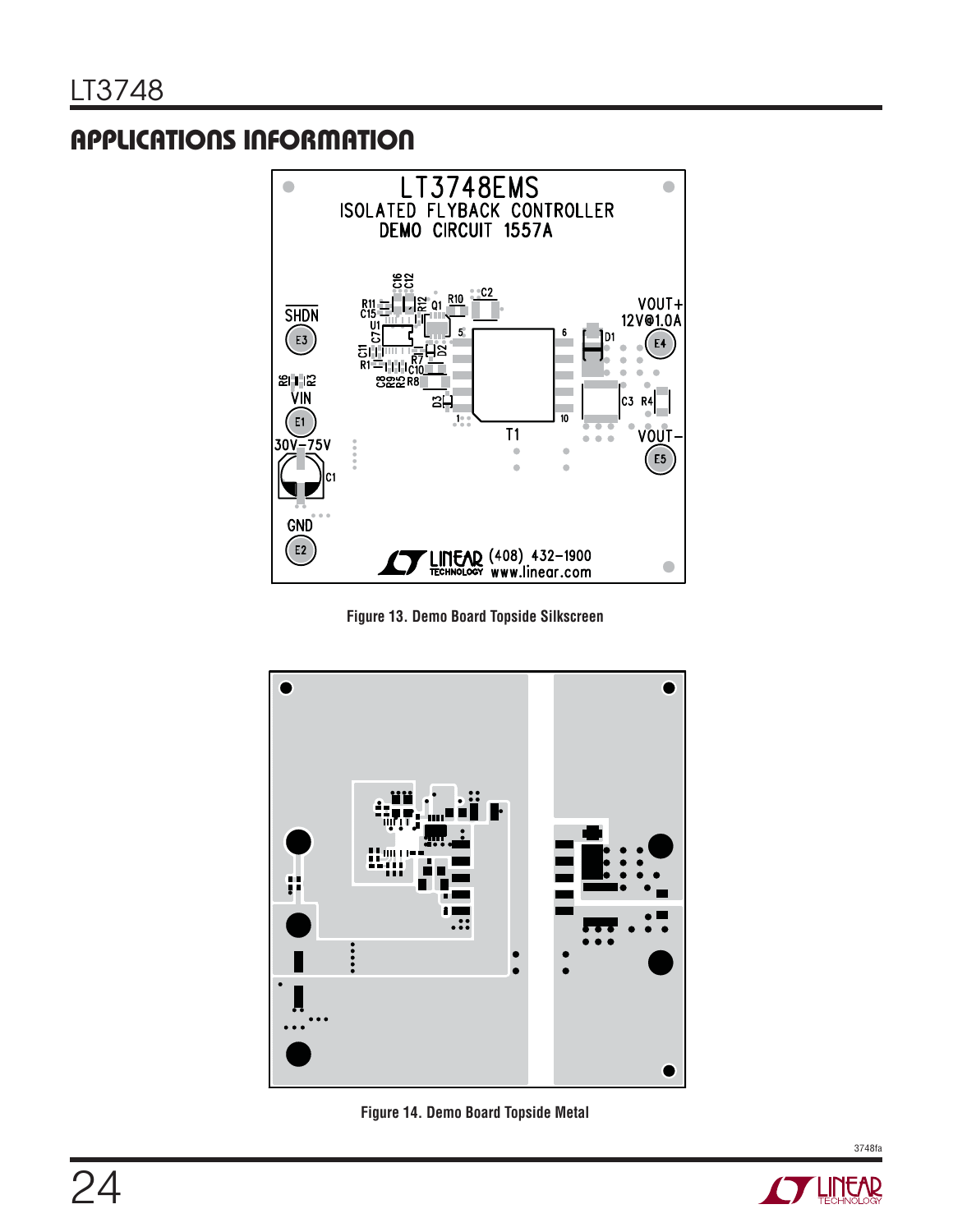### **TYPICAL APPLICATIONS**



**Figure 15. Automotive IGBT Controller Supply**

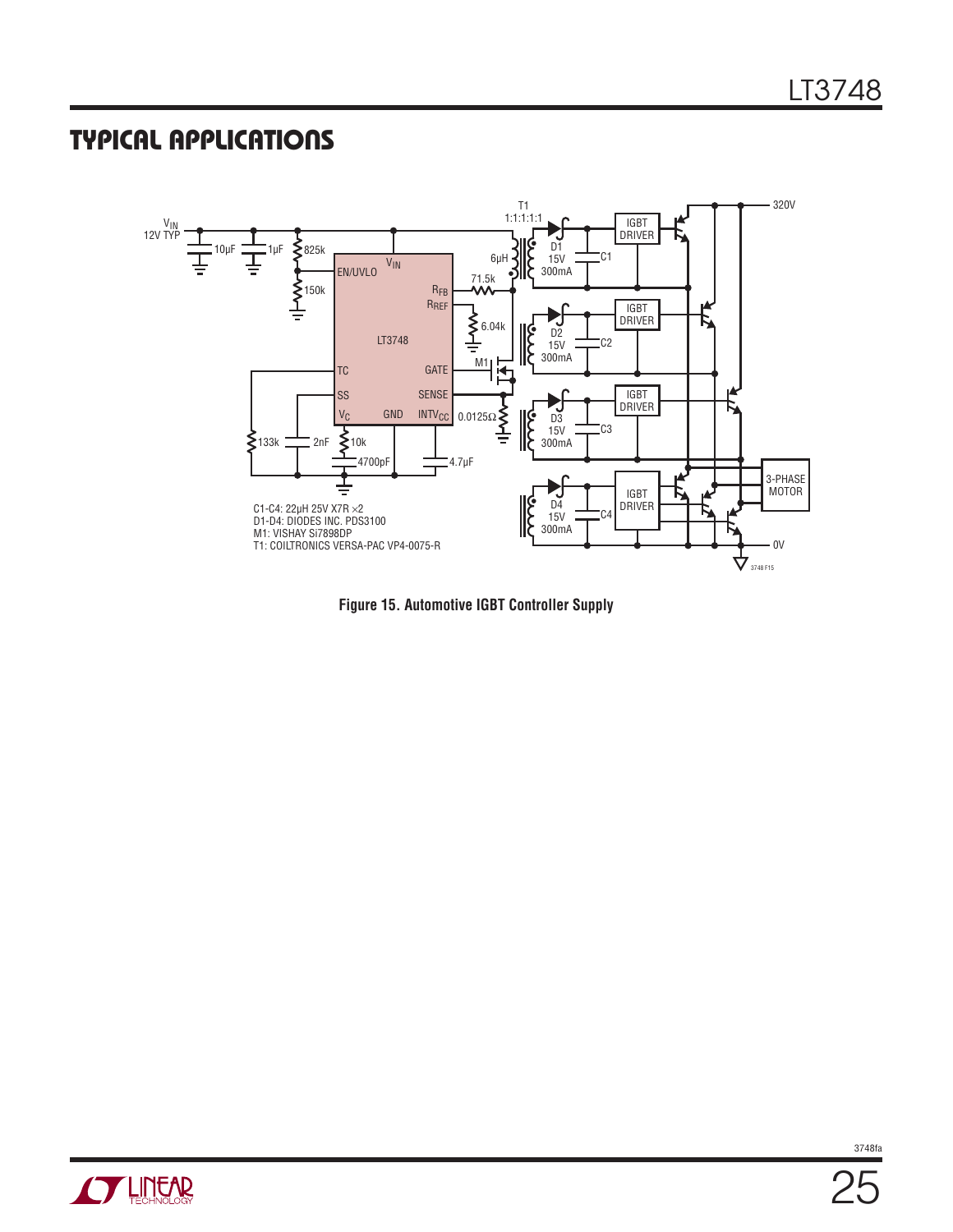# **TYPICAL APPLICATIONS**



**Figure 16. ±300V Isolated Flyback Converter**

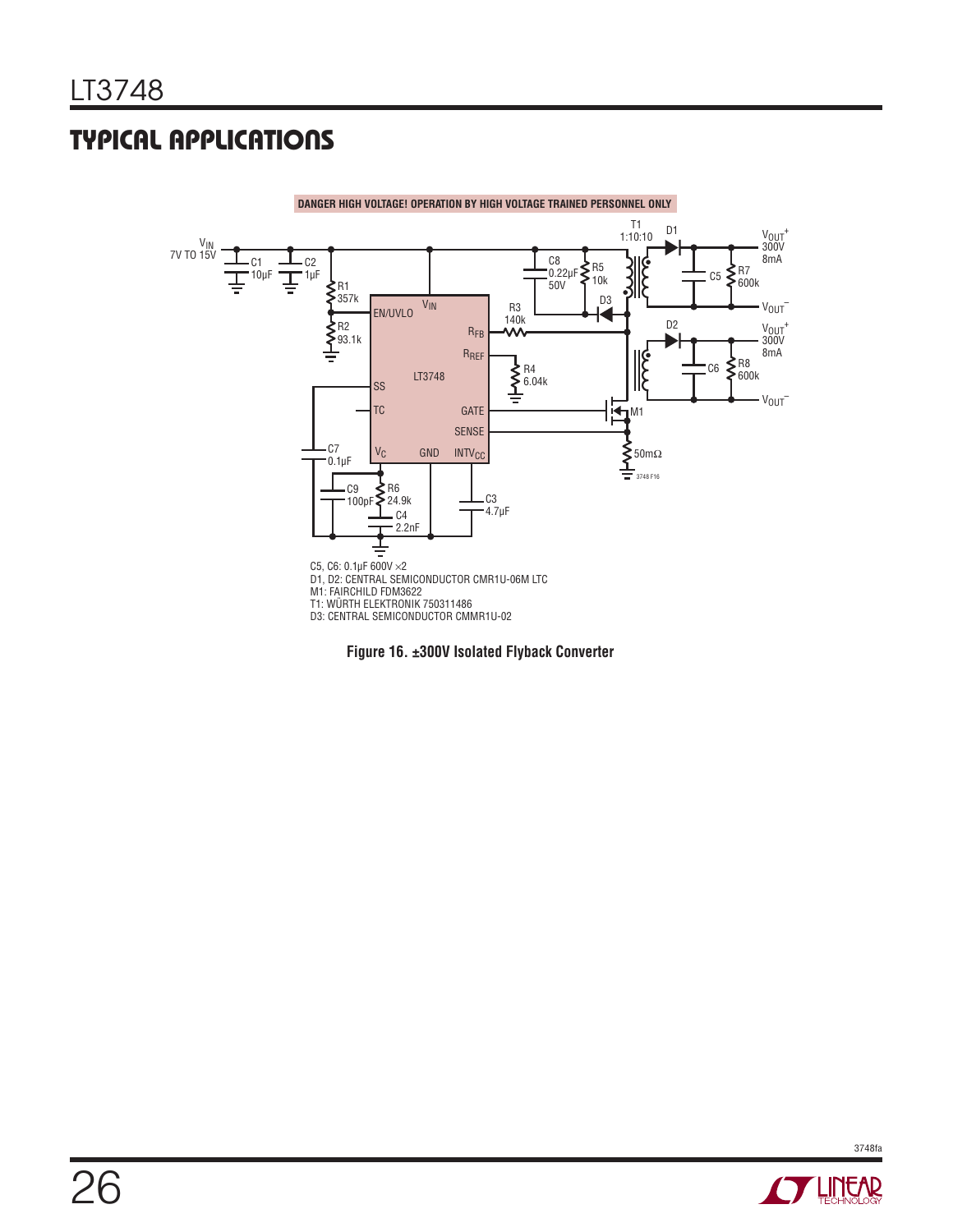### **TYPICAL APPLICATIONS**



**Figure 17. 48V, 0.5A Supply from 24V to 96V Input**



**Figure 18. Efficiency of 48V Supply of Figure 17**

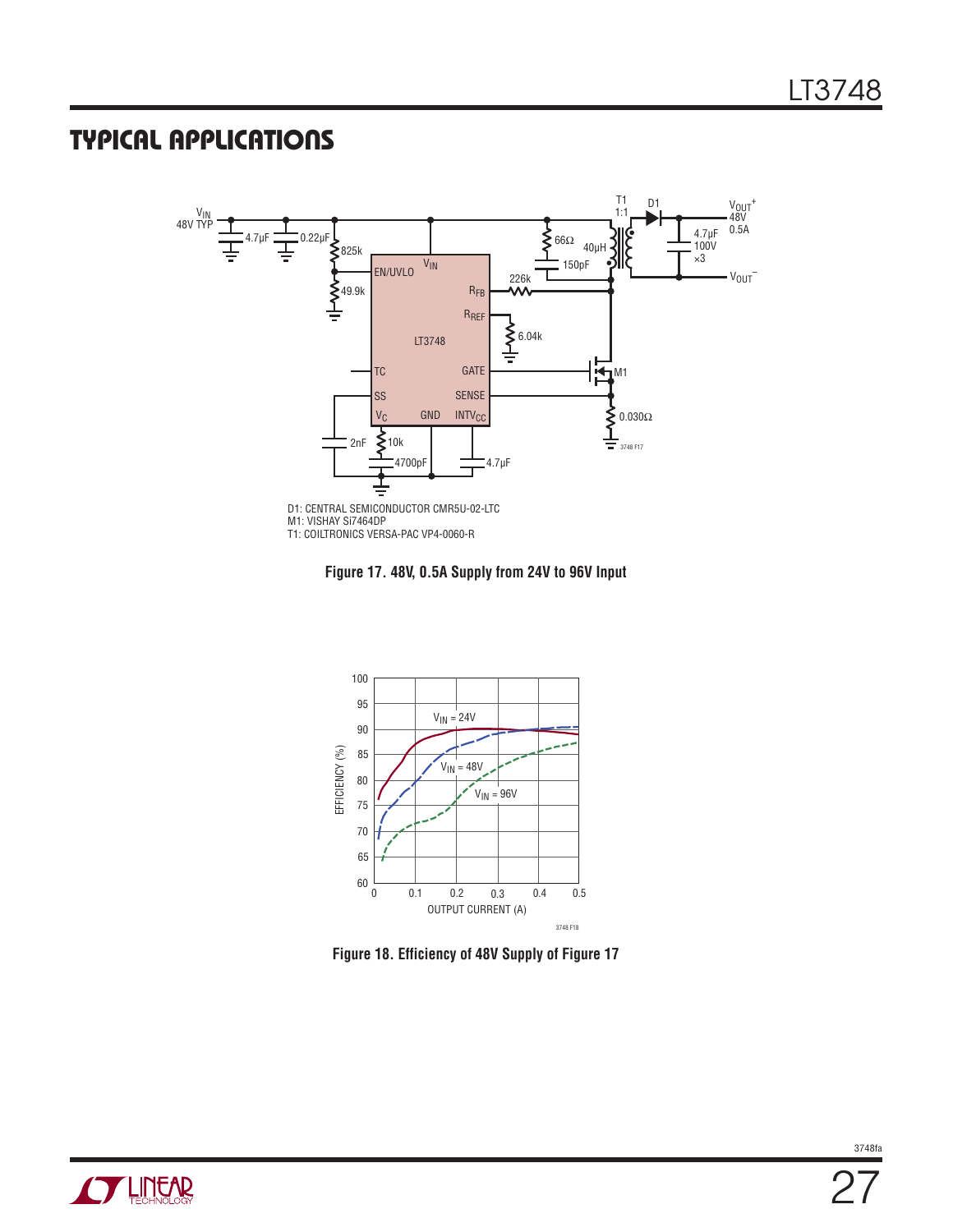### **PACKAGE DESCRIPTION**



**MS Package**

MOLD FLASH, PROTRUSIONS OR GATE BURRS SHALL NOT EXCEED 0.152mm (.006") PER SIDE

4. DIMENSION DOES NOT INCLUDE INTERLEAD FLASH OR PROTRUSIONS.

INTERLEAD FLASH OR PROTRUSIONS SHALL NOT EXCEED 0.152mm (.006") PER SIDE

5. LEAD COPLANARITY (BOTTOM OF LEADS AFTER FORMING) SHALL BE 0.102mm (.004") MAX

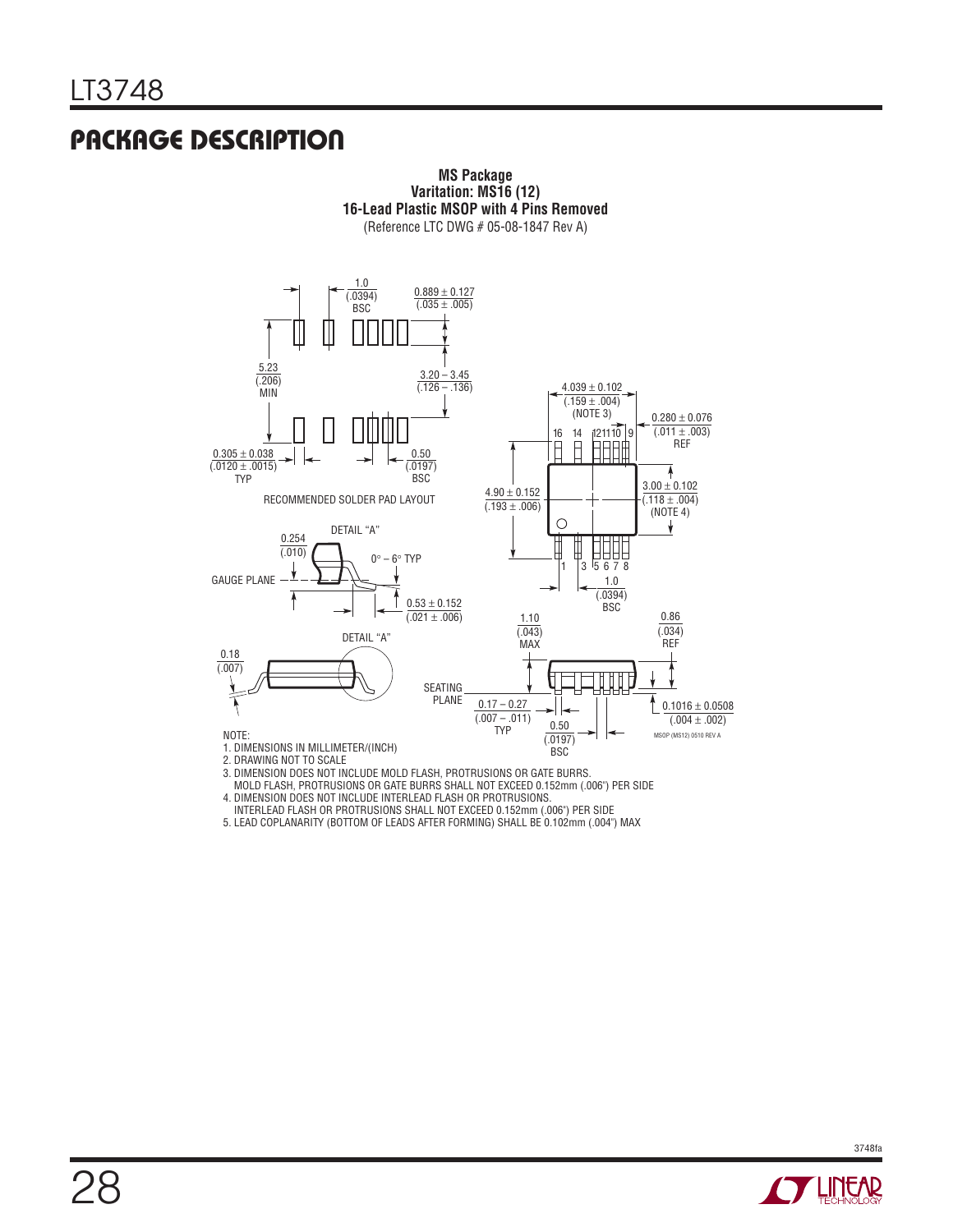### **REVISION HISTORY**

| <b>REV</b> | <b>DATE</b> | <b>DESCRIPTION</b>                                                                                                                       | <b>PAGE NUMBER</b> |
|------------|-------------|------------------------------------------------------------------------------------------------------------------------------------------|--------------------|
| A          | 10/10       | Added H-grade information to Absolute Maximum Ratings, Pin Configuration, Order Information, and Electrical<br>Characteristics sections. | 2, 3               |
|            |             | Revised text and Table 2 in the Applications Information section.                                                                        | 15, 16, 20, 22     |
|            |             | Revised Figures 10 and 17 in the Applications Information section.                                                                       | 26.27              |
|            |             | Revised Typical Application drawing.                                                                                                     | 30                 |